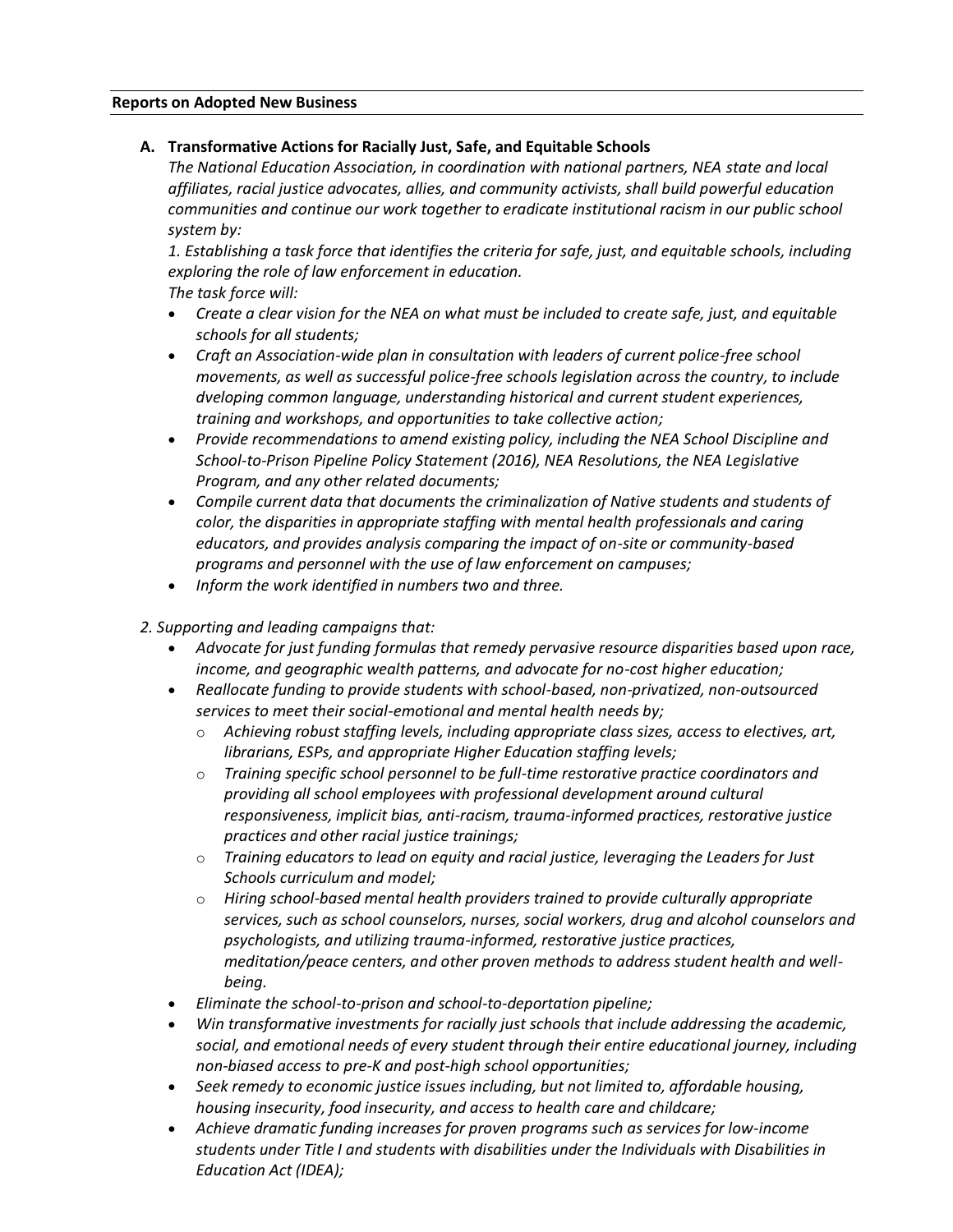- *Result in greater numbers of Native educators and educators of color in the education profession(s) and the union; specifically in high-quality, full-time, professional or tenure-track positions;*
- *Result in increased investment to expand community schools leveraging the NEA Community Schools Model;*
- *Result in increasing the implementation of culturally responsive education, critical race theory, and ethnic (Native people, Asian, Black, Latin(o/a/x), Middle Eastern, North African, and Pacific Islander) Studies curriculum in pre- K-12 and higher education;*
- *Eradicate racist laws, policies, and practices, the over-criminalization of communities, students, and families of Native people and people of color, as well as the criminalization of poverty.*

*3. Engaging and empowering students, families, community members and other key stakeholders in the decision-making process in their schools, districts, higher education institutions, and communities. To this end, NEA will:*

- *Expand the development of trauma-informed schools and the implementation of traumainformed practices in education communities to support learning, social and emotional wellbeing, and inclusive educational environments;*
- *Leverage Bargaining for the Common Good to engage broad stakeholder groups to win on transforming education communities;*
- *Provide technical assistance to expand state and local affiliate education community partnerships to deliver professional development and training curriculum targeted to education employees charged with creating affirming accountability practices and supportive climates by;*
	- o *Expanding the implementation of training in age-appropriate responses and interventions, cultural responsiveness and culturally relevant pedagogy, implicit bias, anti-racism, traumainformed practices, restorative justice practices and other racial justice training.*

# **COMPLETED**

An NEA cross-center team on Safe, Just, and Equitable Schools has driven activities over the year to advance the goals and activities described in the NBI.

## Section 1. Establishing a Task Force

NEA established a 33-member Taskforce, consisting of members, board members, and local and state leaders. Executive Committee members Christine Sampson-Clark and Gladys Márquez chair the Taskforce, with a team of nine NEA staff members from across NEA serving as support.

- The Taskforce has met several times to focus on community building, clarifying goals and outcomes, establishing processes, and completing the products.
- The Taskforce agreed to structure into three workgroups:
	- o Workgroup 1: Create a clear vision for the NEA on what must be included to create safe, just, and equitable schools for all students;
	- o Workgroup 2: Craft an Association-wide plan in consultation with leaders of current policefree school movements, as well as successful police-free schools legislation across the country, to include developing a common language, understanding historical and current student experiences, training and workshops, and opportunities to take collective action;
	- o Workgroup 3: Provide recommendations to amend the existing policy, including the NEA School Discipline and School-to-Prison Pipeline Policy Statement (2016), NEA Resolutions, the NEA Legislative Program, and other related documents.
- The workgroups have met to develop, draft, and produce the determined products and outcomes based on the NBI, which the Taskforce will present to the NEA Board of Directors in Spring 2022.

Section 2. Supporting and Leading Campaigns Economic Justice: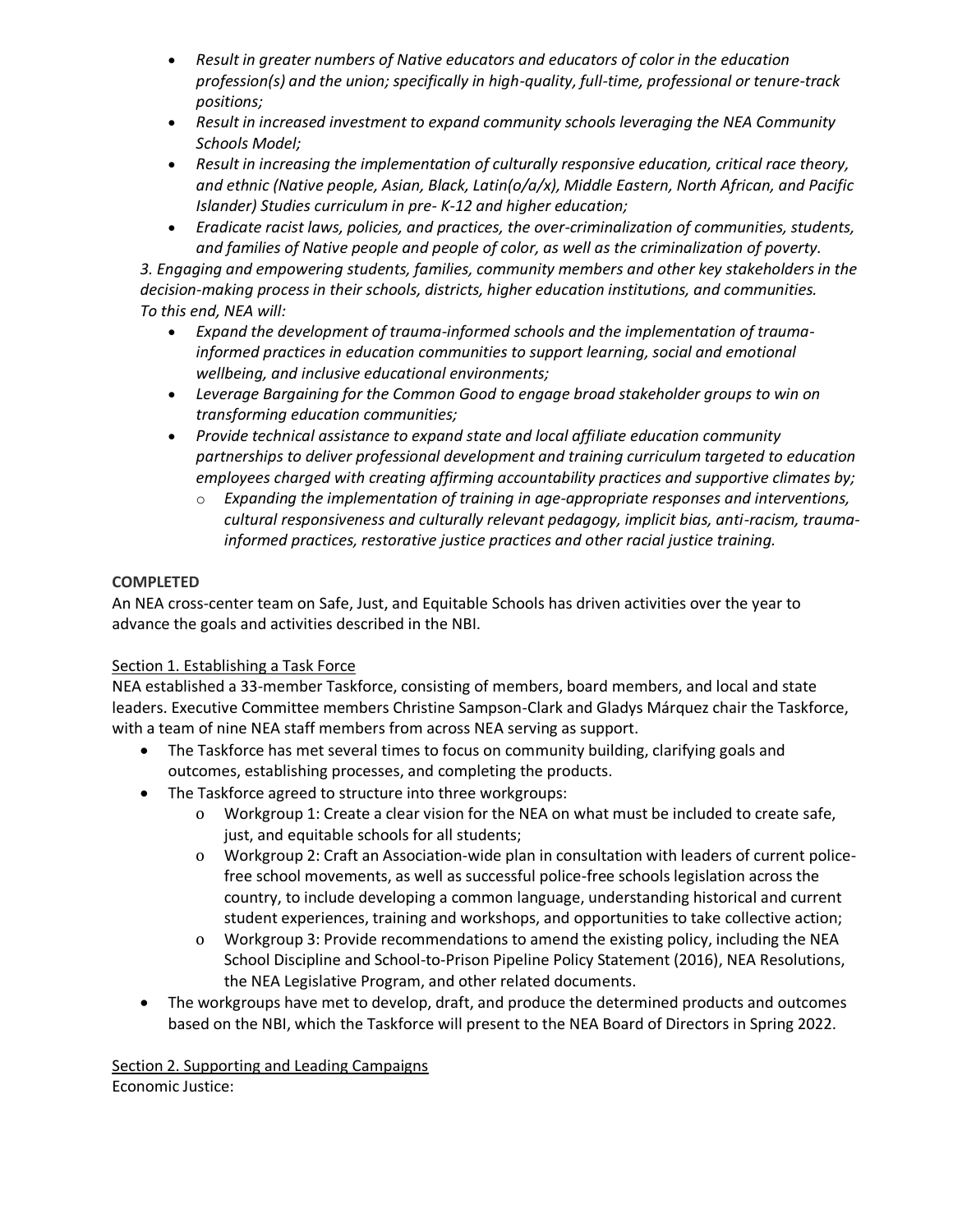NEA shined a light on affordable housing for educators by publishing an article in *[NEA Today](https://www.nea.org/advocating-for-change/new-from-nea/affordable-housing-teachers-its-table-now)* [\(https://www.nea.org/advocating-for-change/new-from-nea/affordable-housing-teachers-its-table-now\)](https://www.nea.org/advocating-for-change/new-from-nea/affordable-housing-teachers-its-table-now). Additionally, NEA met with the US Department of Housing and Urban Development to discuss how rental properties converting into AirBnBs and other short-term rentals impact members, specifically Education Support Professionals.

The Child Nutrition Team collaborated with external partners, such as the Food Research Action Center and National Farm to School Network, to advocate for the mitigation of barriers to learning, such as hunger. They also met with senior-level officials at the White House, USDA, HHS, and the US Congress to advocate for an extension of the national child nutrition waivers. The team offered technical assistance to states and locals interested in addressing food insecurity through legislation and partnerships. The team advised affiliates and partners on lunch periods, universal breakfast, scratch cooking, and nutrition standards.

NEA collaborated with the Colorado Education Association and the US Department of Health and Human Services to host a youth mental health roundtable with Secretary Becerra in Denver, CO.

NEA Secretary-Treasurer Noel Candelaria participated in the Latino Labor Leaders Meeting with the White House Initiative on Advancing Educational Equity, Excellence, and Economic Opportunity for Hispanics. The Initiative also began rolling out Economic Summits in multiple cities to connect Federal agencies with the Latino community. The summits kicked off in San Antonio, TX and local leaders, members, and American Recovery Plan coordinators represented NEA at these events.

Additional information is provided in the final report for NBIs 11, 22, 62, and 64 below.

Non-privatized, Non-outsourced Services with Robust Staffing Levels:

NEA worked with members, affiliates, and partners to engage in a campaign to limit the proliferation of forprofit charter schools, particularly in communities of color where such schools have the most detrimental impact. The Biden Administration has proposed federal rules that would limit the types of organizations eligible for federal dollars for charter school implementation. NEA has similarly engaged US Congress and federal agencies on transportation and nutrition services issues.

NEA explored the trends in educator shortage exacerbated due to attacks on the profession and hardships caused by COVID-19. NEA used these reports to engage affiliates and advocate for potential actions to the Biden administration to ensure the effects of the losses to the teaching profession can be reversed or blunted.

#### Leveraging the Leaders for Just Schools Program:

NEA continued to leverage the Leaders for Just Schools (LJS) program with more than 250 educators. It aims to create a national network of leaders who will advocate for equitable outcomes for students. LJS employs multiple methods of keeping in touch with and supporting its diverse network of equity leaders through a combination of in-person learning (suspended during the COVID-19 pandemic), continuous mentorship and small-group check-ins, quarterly virtual cohort meetings, and virtual learning series events.

Ending the School-to-Prison and School-to-Deportation Pipelines:

NEA submitted a significant comment letter on school discipline to the US Department of Education on July 23, 2021. That work resulted in two meetings with the Department during the summer of 2021, one before submitting the NEA letter and one immediately after. NEA also submitted a comment letter in response to DHS's Notice of Proposed Rulemaking on DACA in November 2021. The letter focused on supporting DACA and proposing changes to the program to benefit current and future DACA holders. In addition, NEA joined letters written by partners, including:

 A letter led by the Detention Watch Network to the inspectors general of the Department of Justice and the Department of Homeland Security encouraging them to formally review the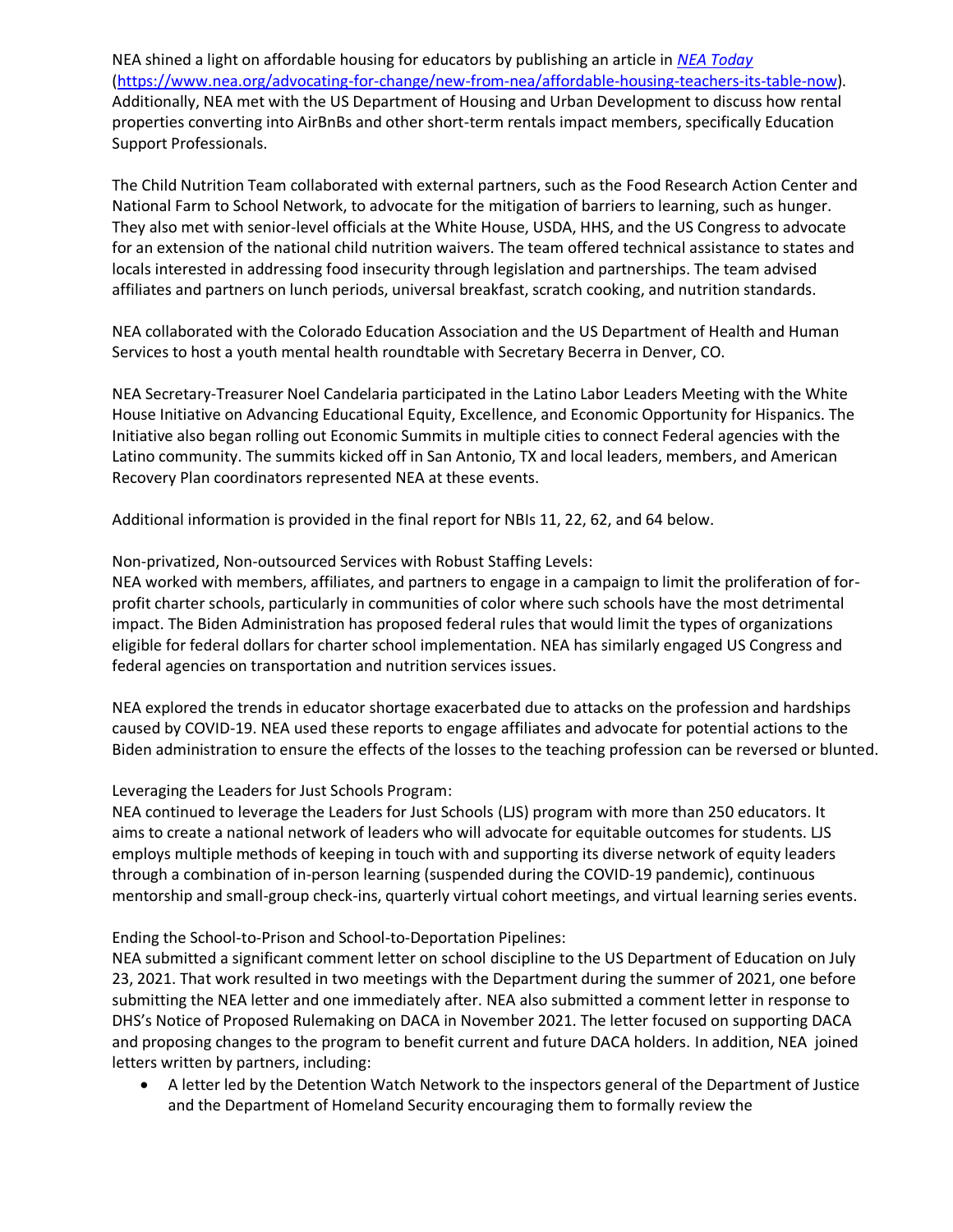implementation of President Biden's Executive Order 14006, phasing out the use of private prisons by the Department of Justice (DOJ). As advocates and members of Congress warned, implementation of the executive order (EO) has been inconsistent and allowed private prison corporations to circumvent the intent and spirit of the EO by courting local governments and other federal agencies, including the Department of Homeland Security (DHS).

- A letter led by the American Immigration Lawyers Association (AILA) to congressional leaders urging them to prioritize reducing case backlogs, enhancing citizenship programs, legal representation, detention, and good governance at the border in appropriation discussions.
- A letter led by the Welcome with Dignity Campaign to President Biden and Vice President Harris asking them to end the Title 42 policy, stop defending this illegal and inhumane policy in court, restore meaningful access to asylum at US borders, and welcome with dignity the families and individuals seeking protection in the United States.
- Two coalition comment letters to the Department of Homeland Security in response to DHS's Advanced Notice of Proposed Rulemaking (ANPRM) asking DHS to reconsider the definition of public charge that the Trump administration adopted.
- A letter organized by Jobs With Justice advocating that DHS outline a transparent, fast process for workers defending their labor or civil rights, or a witness, to request affirmative immigration protections (e.g., parole or deferred action). We believe this action would improve the enforcement of workers' rights and civil rights and provide significant protections for workers.
- The Children Thrive Action Network's letters to Senate Democrats and the Biden-Harris Administration urging the passage of the Build Back Better Act, including a pathway to citizenship for undocumented immigrants.
- A letter organized by the Leadership Conference on Civil and Human Rights opposing the Luke and Alex School Safety Act (S.1383) and the Behavioral Intervention Guidelines Act (BIG Act) (S.111). These bills advance school hardening, threat assessment, and criminalization systems in schools, contrary to our efforts to create safe, healthy, and inclusive school climates.
- A letter led by the US Committee for Refugees and Immigrants to congressional appropriations leaders urging them to adopt the distinct \$250 million in funding for unaccompanied children's post-release services as specified in the Senate's FY22 explanatory statement for the Labor, Health and Human Services, Education, and Related Agencies appropriations bill.
- Two Civil Rights Data Collection (CRDC) comment letters led by the Leadership Conference on Civil and Human Rights and one led by GLSEN encouraging data collection on various topics, including school discipline.

NEA endorsed federal legislation to end the school-to-prison pipeline, including the Amir Locke End Deadly No-Knock Warrants Act (HR 6877), the Restorative Practices in Schools Act, and the 988 Implementation Act. NEA has worked with the attorneys general in Michigan, Illinois, and Minnesota to secure effective guidance on the critical need for restorative practices in schools and the legal work needed to dismantle the school-to-prison pipeline. We developed a spreadsheet that compares the impact of on-site or community-based interventions/programs and personnel with the use of law enforcement on school campuses. Additional information is provided in the final report for NBI 38 below.

## Title I and IDEA:

NEA supports state affiliates by responding to requests for assistance regarding IDEA issues. This work is a continuation of assistance NEA provided to a coalition of NEA affiliates (UTLA, Madison, Milwaukee, Ed Austin, and Juneau) who submitted a petition with the US Department of Education seeking guidance to redress the long-term systemic inequities in the delivery of special education services. The petition was accompanied by a UCLA Civil Rights Project report documenting continuing racial disparities in access to certain services for disabled students (e.g., 504 plans and accommodations). Since the filing of the petition, NEA has continued to assist the local affiliate coalition by engaging in multiple meetings with the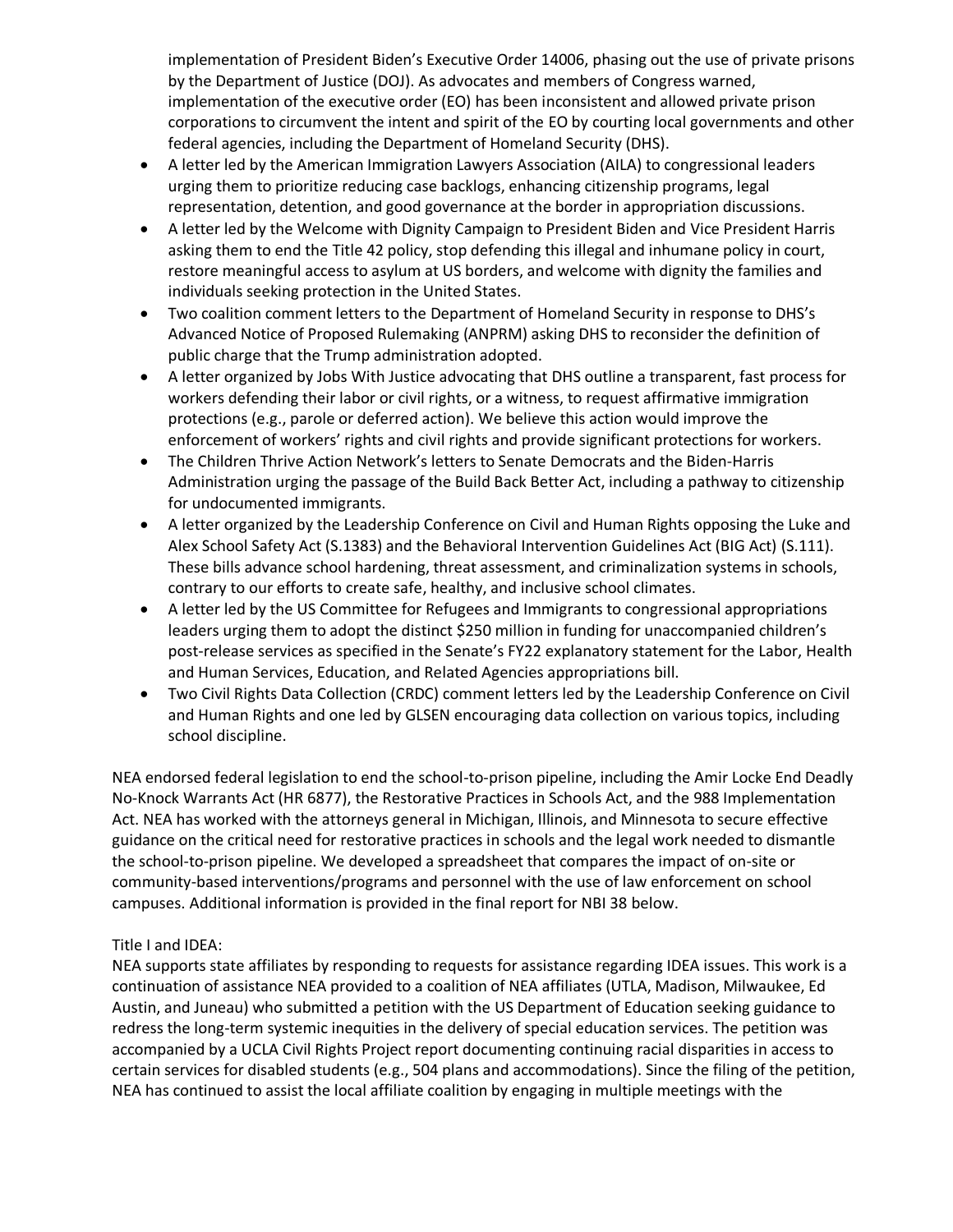Department regarding special education and informing the coalition of various pieces of guidance released by the Department on special education issues.

NEA has also worked with partners Alliance to Reclaim Our Schools and Journey for Justice in their advocacy efforts on bolstering Community Schools and Title I funding. President Pringle delivered opening remarks at the Journey for Justice "Equity or Else" Campaign Press Conference and Advocacy Day on December 7, 2021. Additional information is provided in the final report for NBI 19 below.

#### Community Schools:

NEA advanced the need for additional community school funding in collaboration with our partners at the American Federation of Teachers (AFT), Institute for Educational Leadership (IEL), and the Learning Policy Institute (LPI), including advocacy for increasing federal dollars appropriated to the Full-Service Community Schools (FSCS) Program. As a result of NEA's advocacy, Secretary of Education Miguel Cardona and the Department of Education formally recognized the transformative ability of community schools. The Department gave guidance on strategically using American Rescue Plan funds to invest in the Community Schools Strategy. This guidance was directly created from the NEA's best practices and Community Schools Model. NEA is working with state and local affiliates to use ARP funds for community school strategy implementation. Additionally, we achieved doubling community school funding at the federal level and continue to advocate for increased funding.

Senator Sherrod Brown (OH) and Representative Mondaire Jones (NY-17) have introduced the Full-Service Community Schools Expansion Act of 2021 (S 385 and HR 1241, respectively) to provide additional, continued investment in Community Schools. NEA, AFT, IEL, and LPI have worked with Senator Brown and Representative Jones to strengthen the bill and to help advocate its support.

#### Honesty in Education:

NEA created a Sample School Board Resolution and shared it with state affiliates and other partners, including the AAPF Working Group. NEA has worked with We Make the Future, ASO Communications, and Lake Research to implement the Race Class Narrative as a messaging strategy and theory of change. We held briefings for NEA headquarters staff, state affiliate staff, and NEA partners and also supported an Implementers Series focused on state affiliate capacity building. The initial states engaged in the Implementers Series include CA, OH, OR, NC, MD, and WA.

NEA developed and distributed a legislative memo for NEA state affiliates on countering legislative attacks on Honesty in Education. We continue to provide state affiliate leaders with resources to better understand and counter the attacks on Honesty in Education weekly through NCSEA. We also continue to provide legal support to members through Know Your Rights materials and workshops, including, state-specific materials for all states with anti-honesty in education measures; Know Your Rights workshop in November 2021 for Zinn Education Project; and ongoing legal working group participation supporting educators targeted for providing inclusive education and developing litigation challenging anti-honesty in education measures.

NEA has researched the attacks on educators and school boards fueled by disinformation, used to attack providing students with an honest and accurate education including by sharing information with state affiliates to provide context for the recent attacks on educators and school boards and how these threats present opportunities; reviewing media reports regarding the role of CRT in the 2021 election cycle and how adversaries intend to exploit disinformation moving forward; and

Compiling an inventory of CRT disinformation, including new QAnon-supported tactics designed to coerce school boards to suspend COVID-related health protocols and ban a variety of curriculum content.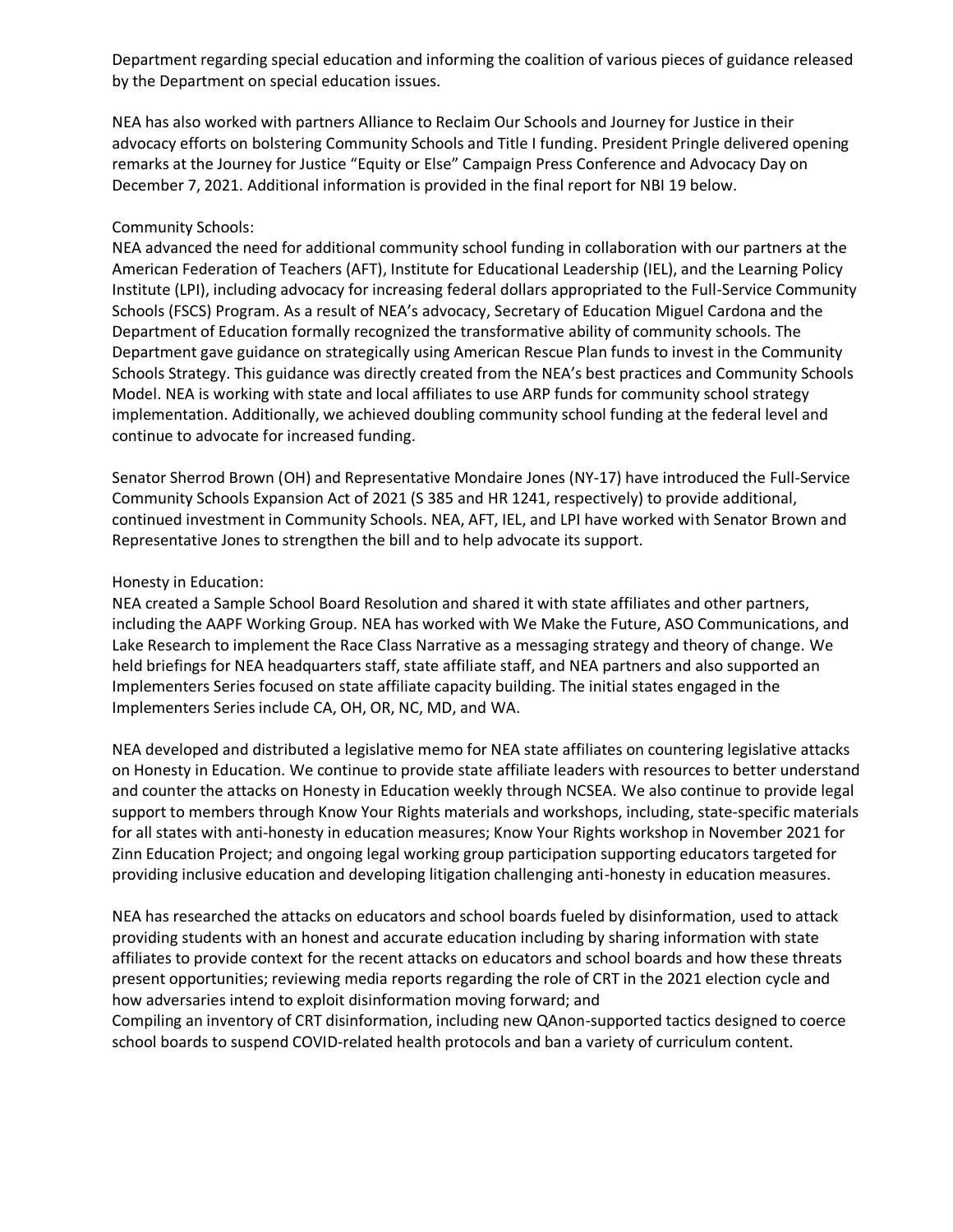NEA hosted a four-hour learning series focused on Honesty in Education and educators' rights for the cohort members of the Leaders for Just Schools Program in the fall of 2021. Additional information is provided in the final report for NBIs 2 and 39 below.

### State Civil Rights Commissions:

NEA worked with the US Commission on Civil Rights and state affiliates to get NEA members appointed to state civil rights commissions. We now have NEA members on state advisory committees in Alaska, the District of Columbia, Hawaii, Louisiana, Mississippi, and Nebraska.

## Equity Issue Field Campaigns:

NEA partnered with state affiliates to support campaigns working to build local education justice coalitions (CO); defending public education and resisting the expansion of charter schools in low-income, Latino/a/x neighborhoods (TX); developing racial justice organizing plans in high-poverty, predominantly minority urban school districts (MI); and advancing the effective implementation of community schools in highneeds school districts (CA).

## Section 3. Engaging and Empowering Stakeholders

NEA has supported Train the Trainers engagements to develop state/local leaders to facilitate and deliver Implicit Bias training in their state/local affiliates using virtual and in-person formats, including NYSUT, HSTA, and ISTA. Members helped guide the development of NEA's Restorative Practices curricula.

NEA has delivered racial justice training in virtual and in-person formats in the past year. These training engagements included national conferences, governance (Board of Directors) professional learning, state conferences, state and local affiliates (including learning for active K-12 members, retired, aspiring educators, higher education professionals, and retired members), and national and state staff. Topics included Racial Justice 101, Dismantling White Supremacy Culture, Race Talk: Facilitating Racial Justice Conversations, Deconstructing Whiteness, Racial Justice in the Classroom, and Race Equity Tool.

NEA has created the Transformational Journey for Racial Justice Co-Conspirators to develop a cohort of 40 co-conspirators (White, Native People, Asian, Black, Latin(o/a/x), Middle Eastern and North African, Multiracial, and Pacific Islander). These members will embark on a year-long journey to build and strengthen their ability and confidence to engage in the crucial conversations, self-reflection, and action to further their racial justice journey. This journey for NEA Co-Conspirators will include being part of communities of practices, engaging in affinity group work, and receiving culturally responsive coaching and mentoring. Co-conspirators will also engage in a Learning Pathway based on racial justice content and curriculum. NEA will host the Transformational Journey for Racial Justice Co-Conspirator Kickoff from April 29 through May 1, 2022, in Washington, DC.

NEA is continuing to develop asynchronous, self-directed e-learning courses on racial justice curricula. These courses will be hosted on NEA's Learning Management System (LMS), available to members and staff. Additionally, these e-learning modules will be translated into Spanish. NEA's Implicit Bias curriculum is currently available on the LMS. These e-learning courses are presently in development: Dismantling White Supremacy Culture, Racial Justice 101, and Race Equity Tool.

NEA has developed and delivered member-created and member-facilitated racial and justice webinars on White Nationalism Toolkit and Racial Justice in the Classroom. NEA developed and launched microcredentials related to diversity, equity, and cultural competence and trauma-informed pedagogy. NEA led a trauma training event for stakeholders at a DSEA conference.

Bargaining for the Common Good (BCG) continues to be leveraged as an effective strategy to ensure that all students attend a public school where they have the opportunities to thrive. Members in St. Paul,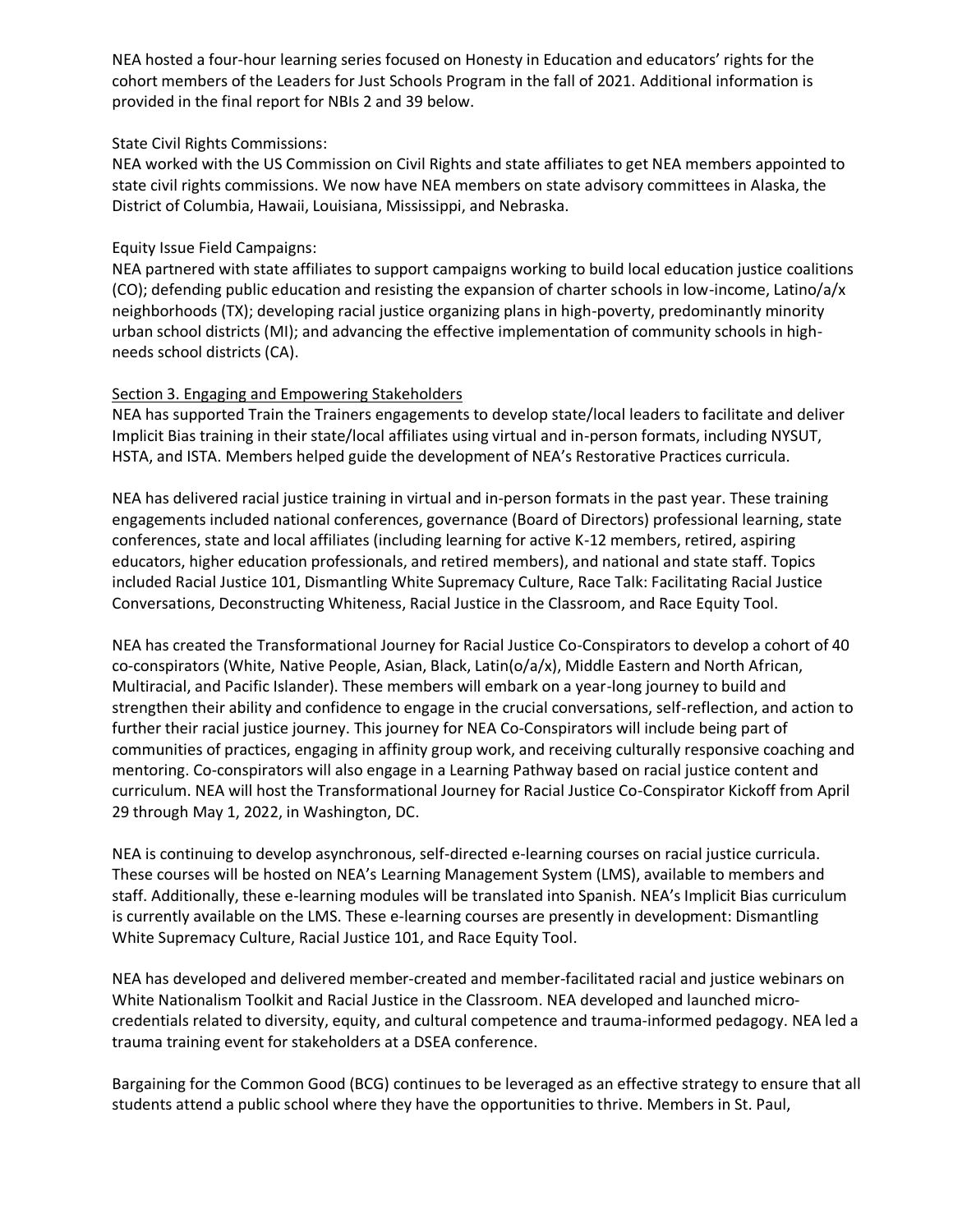Minnesota, successfully used BCG to negotiate an agreement that provides more mental health supports for students.

Black Lives Matter at School Week of Action took place between January 31 and February 4, 2022. Educators, students, and allies across race and place took action on key priorities to ensure students have public schools where they can grow and thrive, including, implementing restorative justice practices and ending "zero tolerance" policies; hiring more Black teachers; mandating Black history and ethnic studies; and hiring more counselors, not police.

NEA provided several ways for members and partners to engage in Black Lives Matter at School. We shared the NEA EdJustice Black Lives Matter at School pledge. When our educators and allies signed the pledge, we connected them with more actions they could take, including a link to free downloadable NEA EdJustice Black Lives Matter at School art, lesson plans, sample school board resolutions, and more. NEA disseminated a social media toolkit for Black Lives Matter at School Week of Action that contained sample messages, social media shares, and new art.

NEA shared the "Freedom to Learn: Demanding Accurate, Honest and Fully Funded Public Education" messaging guide. In addition, NEA developed a sample resolution and guidance for community engagement that can be used as a template for local school districts to create a school board resolution of their own. The model resolution contains a commitment to affirming inclusion of all students, respect for educators as professionals, and support for a proven, research-based, culturally responsive education.

NEA is working in several spaces to support the safe and just learning environments for LGBTQ+ students and educators amid increased state-level attacks. NEA hosted a dialogue with our partners at Lambda Legal, GLSEN, and the National Black Justice Coalition to address the growing state-level attacks on LGBTQ+ students and educators on April 21, 2022. NEA created resources as guidance for educators and allies addressing these measures in their states, including, What You Need to Know About State Laws Attacking Transgender Youth, and What You Need to Know about Florida's "Don't Say Gay or Trans" Bill.

NEA EdJustice launched a two-week ad campaign on social media targeting allies and activists supporting LGBTQ+ youth and educators. The campaign resulted in more than 4,200 signatures on the pledge. For almost 2,000 of these signatories, this was their first engagement with NEA. NEA also built a partnership with Parents Together to work on digital content and promotion to engage with our essential parental audience. This partnership covers a wide range of work, including Honesty in Education.

#### **1. Voting Rights**

*NEA shall use its public-facing websites, including educationvotes.nea.org, to publicly promote and affirm its commitment to access voting and that state legislatures should not implement policies that overturn the will of the voters. Additionally, NEA will partner with external organizations in a public-facing national campaign to educate the public about voting that includes state-based lobbying language to condemn all efforts to limit the rights of voters to have full access to the ballot box.*

#### **COMPLETED**

NEA continues to play a leadership role, in its own right and in strong coalitions, advocating for the protection of voting rights and democracy reform. In addition, as voting rules have changed, for better and worse, in many states since 2020, we are using the Ballot Ready digital platform in our 2022 campaign efforts to inform members and allies about how to safely vote in the evolving environment.

We continue to partner with our state affiliates and partners to monitor and respond to voting rights threats and opportunities across the country. NEA members put pressure on the US Senate with patchthrough calls at critical moments, including calls to Senators Manchin and Sinema to let them know about NEA's position on voting rights and changing the senate rules, and urge them to take positive action. We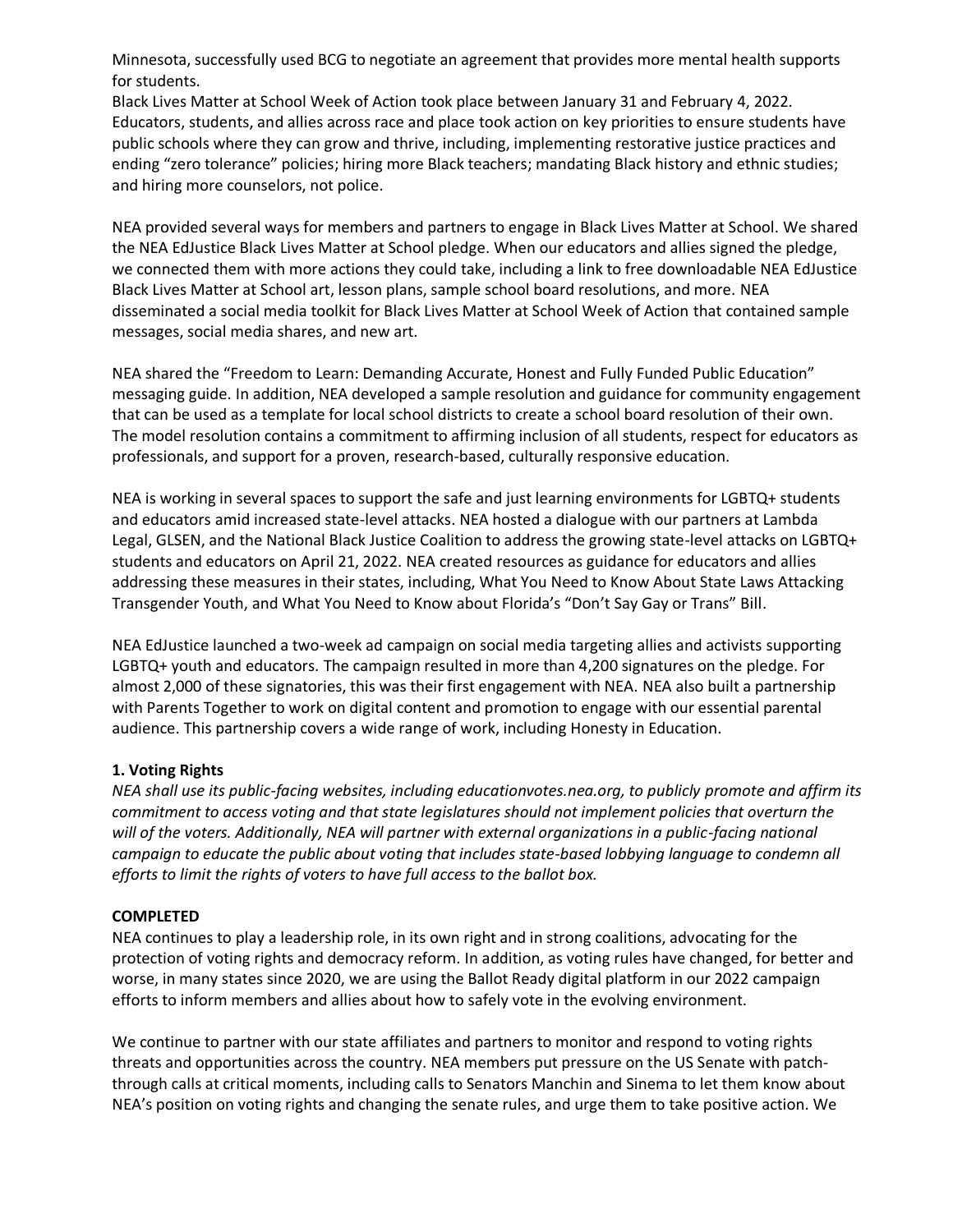also mobilized members via text message and email. During the winter of 2022, NEA members sent over 96,000 emails to congress supporting voting rights.

We also continue to work in powerful external coalitions, and NEA leadership continues to provide public voice in defense of voting rights. Recently, President Pringle joined Martin Luther King, III and other leaders at a Martin Luther King, Jr. Day press conference. President Pringle and other labor union presidents met with Senator Sinema. Secretary-Treasurer Candelaria traveled to Atlanta to join President Biden and VP Harris as they made their speeches on January 11. We have also run accountability digital ads focused on thanking Senators Cortez Masto, Kelly, and Warnock, and criticizing Senator Johnson for their positions, respectively, on voting rights legislation.

We published major articles in NEA Today on voting rights:

[https://www.nea.org/advocating-for-change/new-from-nea/are-todays-voter-suppression-laws-new-jim](https://www.nea.org/advocating-for-change/new-from-nea/are-todays-voter-suppression-laws-new-jim-crow)[crow;](https://www.nea.org/advocating-for-change/new-from-nea/are-todays-voter-suppression-laws-new-jim-crow) [https://www.nea.org/advocating-for-change/new-from-nea/why-voting-rights-are-essential](https://www.nea.org/advocating-for-change/new-from-nea/why-voting-rights-are-essential-successful-public-schools)[successful-public-schools.](https://www.nea.org/advocating-for-change/new-from-nea/why-voting-rights-are-essential-successful-public-schools)

Surrounding the Martin Luther King Jr. Day holiday, NEA sent correspondence to the full NEA EdJustice network (an online mailing list of 55,000 NEA members, digital and community activists, allies, etc.) urging that network to take action on critical voting rights legislation. The NEA EdJustice correspondence [\(https://view.email.nea.org/?qs=b30d8e2d04a588ab4c061c62bf3ff68c0f5bca82d1ab967f843a70741ad44c](https://view.email.nea.org/?qs=b30d8e2d04a588ab4c061c62bf3ff68c0f5bca82d1ab967f843a70741ad44c41e9af6abf1fb1a1afa3677509d03bdb819625a12a0af0c16bc89a29f106d3cc81a42bdef4b9a03adaa765ff86f7063cf020a126e08fe9de8c) [41e9af6abf1fb1a1afa3677509d03bdb819625a12a0af0c16bc89a29f106d3cc81a42bdef4b9a03adaa765ff86f](https://view.email.nea.org/?qs=b30d8e2d04a588ab4c061c62bf3ff68c0f5bca82d1ab967f843a70741ad44c41e9af6abf1fb1a1afa3677509d03bdb819625a12a0af0c16bc89a29f106d3cc81a42bdef4b9a03adaa765ff86f7063cf020a126e08fe9de8c) [7063cf020a126e08fe9de8c\)](https://view.email.nea.org/?qs=b30d8e2d04a588ab4c061c62bf3ff68c0f5bca82d1ab967f843a70741ad44c41e9af6abf1fb1a1afa3677509d03bdb819625a12a0af0c16bc89a29f106d3cc81a42bdef4b9a03adaa765ff86f7063cf020a126e08fe9de8c) utilized tested engagement messaging and included a call to action for activists to call their Senators to pass the Freedom to Vote Act and the John Lewis Voting Rights Amendment Act; connecting honoring the legacy of Martin Luther King Jr. to advancing voting rights.

A Freedom to Vote resource page was created on NEA EdJustice [\(www.NEAEdJustice.org\)](http://www.neaedjustice.org/). That specific resource can be found here: [https://neaedjustice.org/freedom-to-vote/.](https://neaedjustice.org/freedom-to-vote/)

The NEA amplified National Black Voter Registration Day on Friday, September 17 through our social media platforms. The Day was coordinated by our national partner, The National Urban League and BET. <https://twitter.com/NEAToday/status/1438894180512804875>

NEA continues to be a part of the Fighting For Our Vote (FFOV) coalition with NAACP, AFSCME, ACLU, AFT and SEIU. This work, which launched on August 10, 2021, has included voting rights days of action focused on the John Lewis Voting Rights Advancement Act, as well as press conferences and rallies. In addition to NEA leaders speaking at these events, members were engaged over Hustle to participate. In a cross-center effort, we were able to uplift the various actions taking place as we advocate and continue to advocate for the passage of a voting rights bill that can further provide free and fair access to the ballot.

Through NEA's participation in the FFOV coalition, we were able to support the NAACP among other participating civil rights organizations (National Urban League, National Action Network, National Coalition on Black Civic Participation, and National Council of Negro Women) for their release of their United States Senate [Civil Rights Scorecard](https://naacp.org/campaigns/civil-rights-scorecard) on November 10th. The Scorecard graded U.S. Senators based on the John Lewis Voting Rights Advancement Act, the American Rescue Plan Act, the For The People Act, and support for eliminating the filibuster.

The Scorecard was released because a minority in the Senate has repeatedly blocked widely popular legislation that is critical to defending free and fair access to the ballot box for communities of color. This effort made it clear that, now more than ever, we must keep the pressure on to lift up a call to action of voting rights and democracy. This Scorecard also led into a week of action in five states (Delaware, Florida, Georgia, Virginia, and Wisconsin) where members and volunteers participated in scorecard delivery events.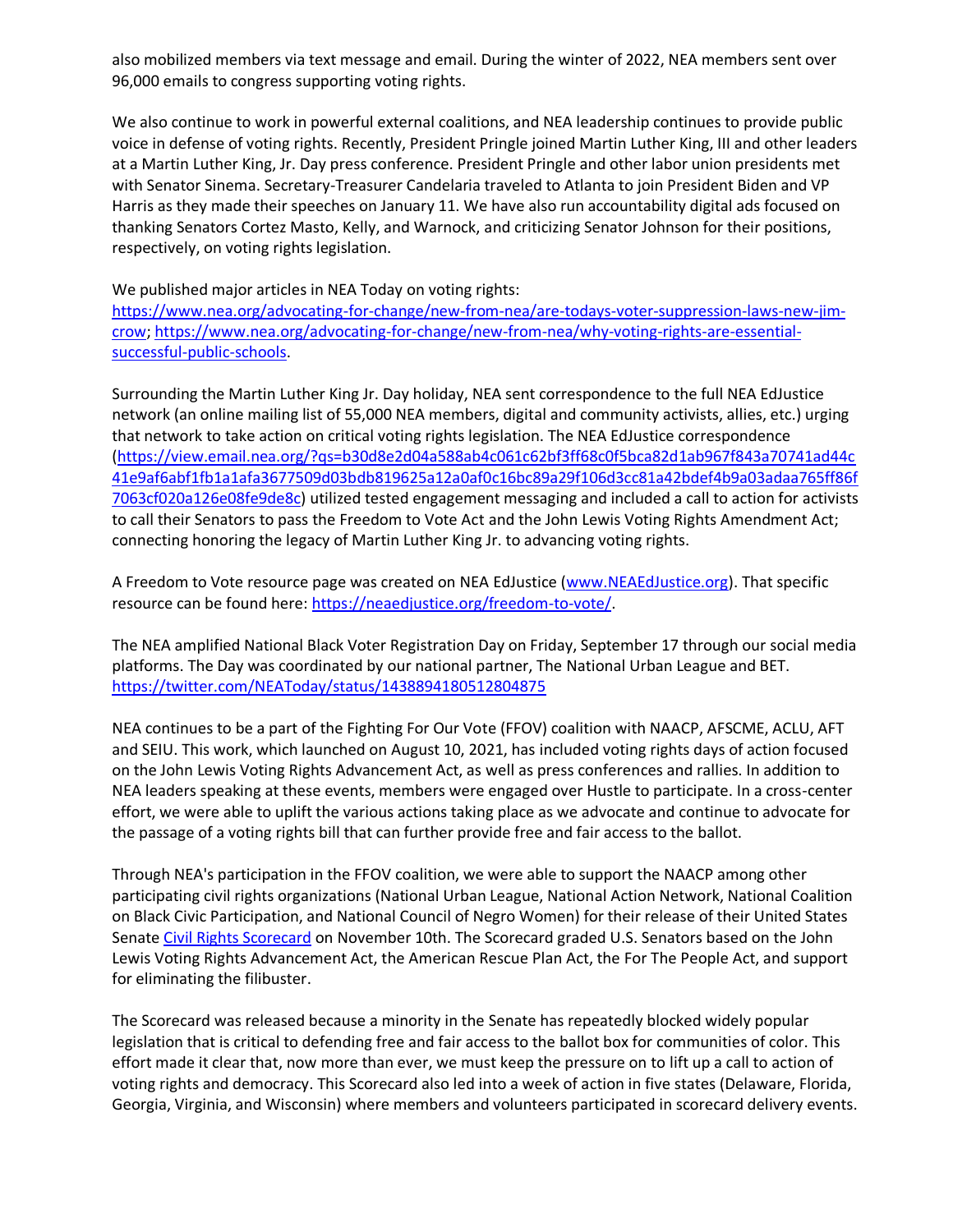NEA partnered with the Poor People's Campaign to support and uplift their Moral Action Monday: Build Back Better Rally on Monday, November 15th. We uplifted the event to our members digitally. The purpose of the rally was to call for Congress to take action and demand they Build Back Better from the Bottom Up and pass voting protections to save our democracy from coordinated attacks across the country. <https://twitter.com/NEAToday/status/1460236902032883718?s=20>

NEA worked in partnership with our national community partners the National Coalition on Black Civic Participation and the National Council of Negro Women to sign on to and support their Black Women Leaders and Allies Freedom Walk and Speak Out for Voting Rights and Economic Justice in October and November. In addition, uplifted this tremendous effort on voting rights to our members on NEA digital platforms.

The purpose of the Freedom Walk and Speak Out was to elevate collective voices in an urgent call for Congress to pass federal voting rights legislation; end the filibuster to adopt federal legislation and budgets to protect our voting rights; and invest in middle and low wage workers and people living in poverty in the nation, by passing the Build Back Better Act NOW!

The Freedom Walk and Speak Outs also included a week of action in October that included a call to action for individuals to phone their Senators, and a national podcast on voting rights. [https://twitter.com/ncbcp\\_bwr/status/1453392007221612544?s=20;](https://twitter.com/ncbcp_bwr/status/1453392007221612544?s=20) [https://twitter.com/ncbcp\\_bwr/status/1460220832450555905?s=20](https://twitter.com/ncbcp_bwr/status/1460220832450555905?s=20)

NEA partnered with The National Coalition of Black Civic Participation in support of their Black Male Initiative 3<sup>rd</sup> Annual Black Youth Vote Black Men and Boys Virtual Hill Day and Advocacy Training on November  $30<sup>th</sup>$  – December 1<sup>st</sup>. The goal of the event was to provide young Black men and boys with advocacy training and educational tools to help them understand how public policy works, and to provide a space where they were able to engage with congressional members to learn of their policy priorities and how they can effectuate and inform policies that impact their communities. One of many issues was voting rights, as they were urged to use their voices ask elected officials to address issues in their communities. NEA staff participated the planning committee of this convening and addressed the men and boys during the convening. In addition, NEA amplified this important convening on our digital platforms. <https://twitter.com/NEAToday/status/1464323324813750279?s=20>

NEA worked in collaboration with the NEA Aspiring Educators Program in a cross-collaborative partnership with VoteDotOrg, NAACP Youth and College Division, Delta Sigma Theta Sorority, Inc., and other leading organizations to engage Aspiring Educators and young activists at minority serving institutions around voting rights. This collaborative effort encouraged young activists to participate in electoral action trainings that empowered them to leverage their collective voices to advocate around the vote. The trainings were host to many students across HBCU campuses in VA including, Hampton University, Virginia State University, Norfolk State University, Virginia Union University, and Virginia University of Lynchburg. Participants learned a historical perspective on how students and student organizing have played a pivotal role in addressing systemic issues in this country; and received an overview on how the electoral process works and how decisions are made at the national, state, and local levels on important issues that impact them in their schools and communities. In addition, students garnered leadership development skills and proven digital organizing strategies and tools to build collective action, and left invigorated to speak up and speak out on issues that impacted their communities to lead to systemic change. This partnership was uplifted on various NEA digital platforms as well as through various communication channels (email and digitally) with the NEA Aspiring Educators program, and Student Virginia Education Association. [https://twitter.com/SVEA\\_AspiringEd/status/1451344160661721092?s=20](https://twitter.com/SVEA_AspiringEd/status/1451344160661721092?s=20) [https://twitter.com/SVEA\\_AspiringEd/status/1450136231388618763?s=20](https://twitter.com/SVEA_AspiringEd/status/1450136231388618763?s=20)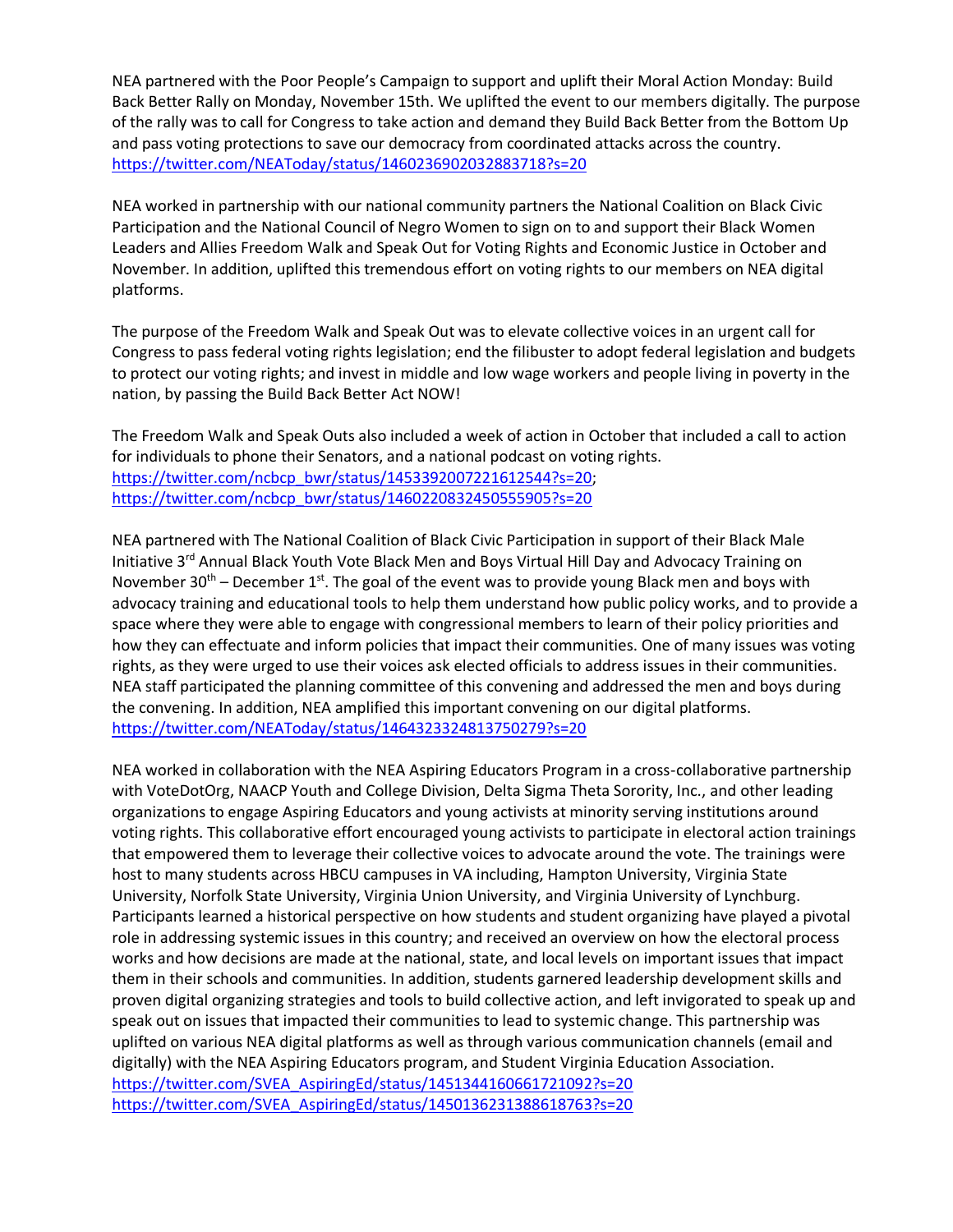Through NEA's coordination in the Fighting For Our Vote (FFOV) coalition's August Detroit Voting Rights Mobilization Event, we worked invited members and leaders from Michigan Education Association to the mobilization event. MEA uplifted the important event in their monthly magazine released in October. The magazine features NEA President, Becky Pringle's participation in the "Fighting For Our Vote" coalition rally engagement in August in Detroit, MI. This engagement was in coalition with the NAACP, ACLU, AFSCME, AFL-CIO, AFT, SEIU and NEA as we launched our multicultural, year-long voting rights campaign – "Fighting for Our Vote," to mobilize millions around access to the ballot and the freedom to vote. NEA President, Becky Pringle is featured in the magazine's opening page of a package of stories built around the theme of #UnionStrong. In this feature, Becky's speech at the rally is used to introduce the theme. <https://twitter.com/NEAToday/status/1454148034833653765?s=20>

On January 17, 2022 (Dr. Martin Luther King, Jr. Holiday), NEA signed on as a supporter of the Martin Luther King, Jr. Memorial Peace Walk. The Peace Walk was coordinated by the [DC MLK Holiday Committee.](https://mlkholidaydc.org/) In addition, NEA President, Becky Pringle, participated in the Deliver For Voting Rights Press Conference immediately after the Peace Walk led by Martin Luther King, III. The Deliver for Voting Rights campaign led by Martin Luther King III, Andrea Waters King and over 180 groups called for no celebration without legislation, and urged President Biden and the Senate to eliminate the filibuster for voting rights ahead of the expected Senate vote. NEA participated and supported this event, and uplifted it on digital platforms and various media outlets. View the Live Stream of the Press Conference here: <https://youtu.be/5mhDxNlThhU>

View Uplifted Media on NEA Platforms here:

<https://twitter.com/BeckyPringle/status/1483142788480966663?s=20> <https://twitter.com/NEAToday/status/1483124037702324232?s=20> <https://twitter.com/BeckyPringle/status/1483143065074376706?s=20> <https://twitter.com/BeckyPringle/status/1483143065892278273?s=20> <https://twitter.com/BeckyPringle/status/1483493139612581893?s=20>

View Press from the Event Highlighting NEA's Participation:

<https://www.nytimes.com/2022/01/17/us/politics/martin-luther-king-voting-rights.html> [https://www.blackstarnews.com/us-politics/elections/voting-rights-multiple-national-organizations](https://www.blackstarnews.com/us-politics/elections/voting-rights-multiple-national-organizations-joining-mlk-day)[joining-mlk-day](https://www.blackstarnews.com/us-politics/elections/voting-rights-multiple-national-organizations-joining-mlk-day)

[https://www.peoplesworld.org/article/with-senate-showdown-looming-voting-rights-tops-unions-mlk](https://www.peoplesworld.org/article/with-senate-showdown-looming-voting-rights-tops-unions-mlk-commemorations/)[commemorations/](https://www.peoplesworld.org/article/with-senate-showdown-looming-voting-rights-tops-unions-mlk-commemorations/)

NEA President, Becky Pringle wrote an op-ed for *The Hill* that was published on September 16, 2021 and we promoted it across NEA social channels: *"Protecting our democracy is not a partisan issue, yet lawmakers across the country are making it one. That is why I, as well as educators across our nation, have coalesced around the Freedom to Vote as a crucial priority"* [https://thehill.com/opinion/civil-rights/572596](https://thehill.com/opinion/civil-rights/572596-dysfunctional-democracy-blocks-educational-progress-senate-protect) [dysfunctional-democracy-blocks-educational-progress-senate-protect](https://thehill.com/opinion/civil-rights/572596-dysfunctional-democracy-blocks-educational-progress-senate-protect)

## **2. Attacks on Anti-Racist Work**

*NEA will research the organizations attacking educators doing anti-racist work and/or use the research already done and put together a list of resources and recommendations for state affiliates, locals, and individual educators to utilize when they are attacked. The research, resources, and recommendations will be shared with members through NEA's social media, an article in NEA Today, and a recorded virtual presentation/webinar.*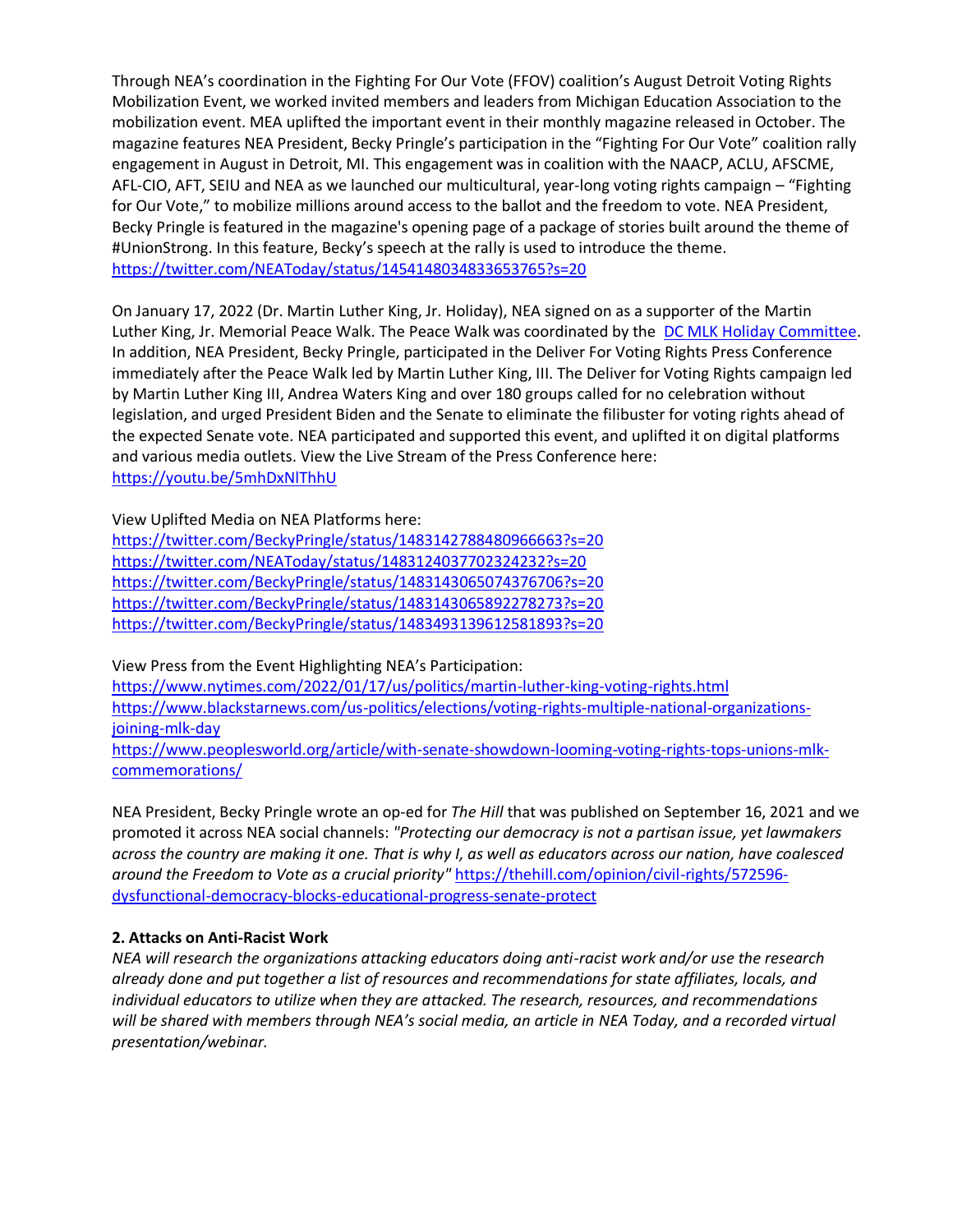### **COMPLETED**

The NEA cross-center team continues to work to defend honest education and the freedom to learn. This includes briefing partner groups with research and message guidance. NEA has partnered with groups, including We Make the Future, to disseminate guidance throughout allied coalitions. We have also recently finished a series of focus groups with parents with ongoing research still in progress.

NEA has also created "Know Your Rights" guides which can be found here: [https://neaedjustice.org/know](https://neaedjustice.org/know-your-rights-guides/)[your-rights-guides/](https://neaedjustice.org/know-your-rights-guides/) as well as a [portal for educators to submit issues](https://secure.ngpvan.com/PzbiOlL1hEeRZU78nuZeag2) that they are facing, and [an overview](https://neaedjustice.org/wp-content/uploads/2021/08/2021.8.18-KYR_post.pdf)  [of state issues.](https://neaedjustice.org/wp-content/uploads/2021/08/2021.8.18-KYR_post.pdf) We have also published a major *NEA Today* article about these issues: [https://www.nea.org/advocating-for-change/new-from-nea/who-behind-attacks-educators-and-public](https://www.nea.org/advocating-for-change/new-from-nea/who-behind-attacks-educators-and-public-schools)[schools](https://www.nea.org/advocating-for-change/new-from-nea/who-behind-attacks-educators-and-public-schools)

As part of our ongoing advocacy work to uplift Honesty in Education, NEA has updated the [NEA EdJustice](https://neaedjustice.org/honesty-in-education/)  [Honesty in Education page](https://neaedjustice.org/honesty-in-education/) with new resources for students, educators, and activists. Lawmakers and policy makers across our country, in yet another attempt to divide Americans along partisan and racial lines, are pushing legislation that seeks to stifle discussions on racism, sexism and inequity in public school classrooms. NEA EdJustice has posted state-specific Know Your Rights guidance for [educators here.](https://neaedjustice.org/know-your-rights-guides/) NEA has develope[d a sample resolution](https://neaedjustice.org/wp-content/uploads/2021/10/2021.10.1-Model-School-Bd-Reso-Template.docx) and [guidance](https://neaedjustice.org/wp-content/uploads/2021/10/Model-SB-Resolution.10.2021.Guidance-for-Engagement.docx) for community engagement that can be used as a template for local school districts to create their own school board resolution. The model resolution contains a commitment to affirming inclusion of all students, respect for educators as professionals, and support for a proven, research-based culturally-responsive education. Finally, NEA engage[d NEA EdJustice activists in a survey](file:///C:/Users/arichardson/Downloads/How%20have%20the%20attacks%20on%20honest%20and%20accurate%20teaching%20and%20learning%20through%20inclusive%20curriculum%20and%20diverse%20books%20impacted%20your%20schools,%20students,%20and%20teaching%3f) asking about their own experiences with the attacks on honest and accurate teaching and learning through inclusive curriculum and diverse books; and how those attacks have impacted their schools, students, and teaching.

## **5. Anti-Transgender Legislation**

*The NEA will use existing materials to educate its state and local affiliates and members about the dangers of anti-transgender legislation targeting transgender youth in sports and/or restricting their access to gender-affirming health care. Resources should describe the current legal landscape at the federal and state levels, include model language from partner organizations on ways to support modifications to existing laws that prevent such discriminatory applications, provide talking points for advocacy, and link to existing resources for members and state affiliates to use in efforts to prevent the use of such laws as a license to discriminate.*

#### **COMPLETED**

NEA has compiled existing materials and has developed comprehensive guidance on countering the new wave of anti-transgender legislation and made those materials available on the NEA Edjustice site. The guidance details the federal limitations on such state legislative efforts and also details positive steps that states have taken as well as helpful guidance from GLSEN and the Transgender Law and Policy Institute. The memo includes specific analysis on inclusion in school sports as well as gender-affirming health care. The memo also includes recommended talking points for advocates and guidance on supporting Gay Straight Alliances, inclusive curriculum, and federal advocacy for the Equality Act.

NEA has also created resources for supporting LGBTQ+ youth that can be found online here: <https://neaedjustice.org/supporting-lgbtq-youth/> These resources include the NEA OGC memo, guidance regarding Florida's "Don't Say Gay or Trans" bill, a model school board resolution focused on inclusion and anti-discrimination policies, and more.

NEA also has included issues of gender identity in our parent focus groups. In addition, NEA works with state affiliates dealing with attacks against the rights of transgender students. We also continue to partner with the Democratic Attorneys General Association, whose members defend the legal rights of transgender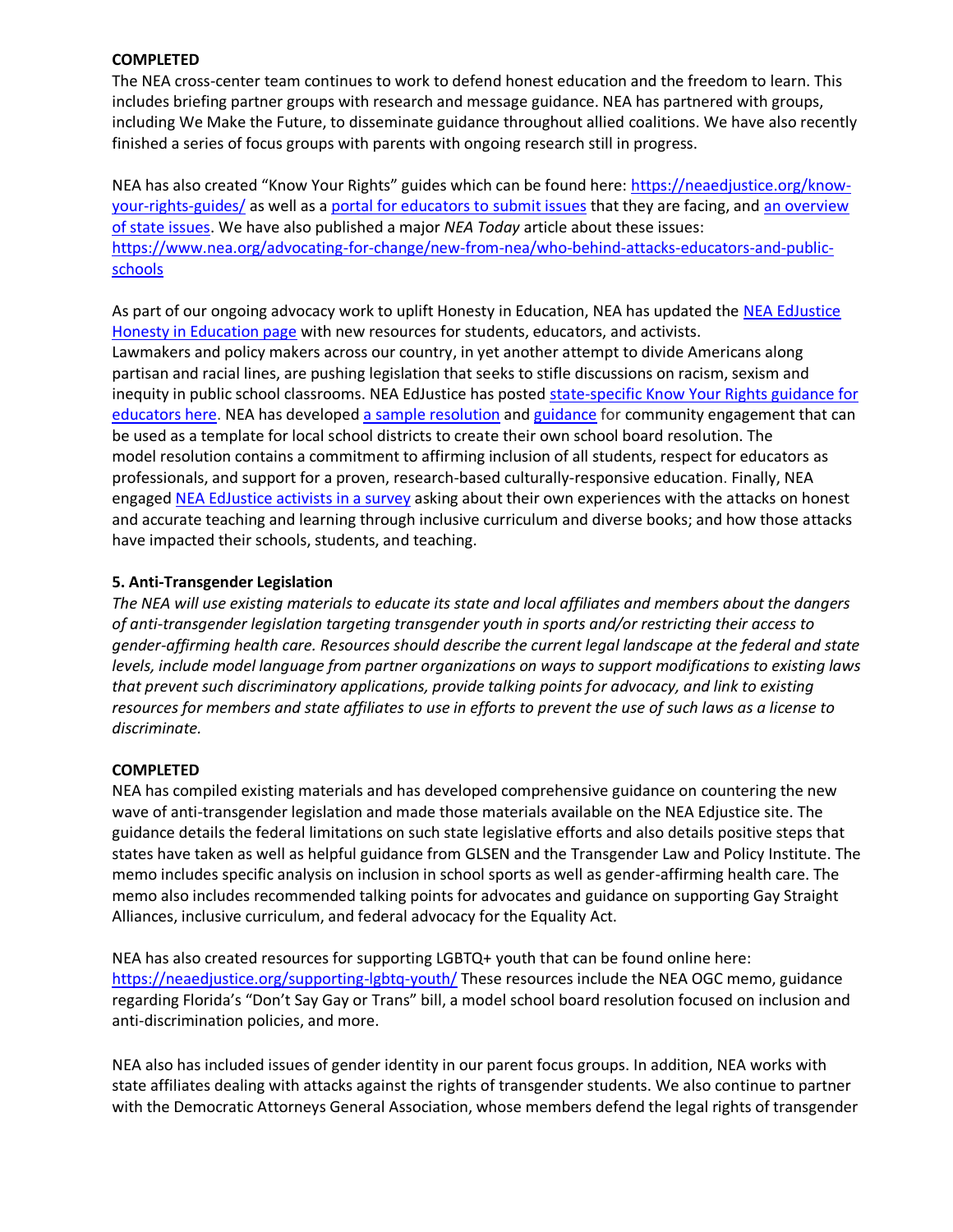students and adults. Finally, a cross-center team is working on LGBTQ+ rights and inclusion on an ongoing basis.

### **6. Least Restrictive Environment**

*NEA will arrange a meeting between leaders who work in the field of pre-K-21 special education and who are actively involved in special education committee work or work with the Council for Exceptional Children, and Education Secretary Miguel Cardona and/or the Department of Education to talk about the meaning of least restrictive environment (LRE) as it pertains to the field of special education and appropriate models of inclusion. Furthermore, NEA will advocate and promote the acceptance of the idea that the LRE supports students with Individualized Education Programs (IEPs) to make progress on their IEP goals and should be determined based on the student's individual strengths, needs, preferences, and interests, and is often not the environment provided in a full inclusion model. This advocacy shall also include promoting the list of recognized needs for proper implementation of federal special education legislation from statement B-34 of the Resolutions Document.*

## **COMPLETED**

NEA researched case law history of least restrictive environment (LRE), how states interpret the LRE clause in the Individuals with Disabilities Education Act (IDEA), and best practices and evidence-based inclusion strategies for students with disabilities. The research was used to inform a conversation between NEA staff; members of the NEA IDEA Resource Cadre; and Valerie Williams, director, Office of Special Education Programs (OSEP). During the discussion, NEA promoted the practice of employing an educator-empowered, needs-based model versus an availability-based model as it pertains to placement decisions in the least restrictive environment. NEA staff and NEA IDEA Resource Cadre members highlighted how inclusive practices impact staff, student placement, and the need for robust analysis to identify and employ the use of appropriate supplementary aids and supports (SAAS) to ensure the delivery of a free and appropriate public education using appropriate models of inclusion. Additionally, cadre members and NEA staff emphasized the need to address the lack of collaborative time that general educators and special educators—as well as all others supporting students with disabilities—have to plan, discuss, and revise SAAS to help students meet both their academic and nonacademic goals in the least restrictive environment.

In addition to the discussion, NEA has promoted the list of recognized needs for proper implementation of IDEA from statement B-34 of the Resolutions Document on NEA.org on the [Invisible Disabilities](https://www.nea.org/invisibledisabilities) (https://www.nea.org/invisibledisabilities) an[d Understanding Your Rights](https://www.nea.org/professional-excellence/student-engagement/tools-tips/understanding-your-rights-special-needs) [\(https://www.nea.org/professional-excellence/student-engagement/tools-tips/understanding-your-rights](https://www.nea.org/professional-excellence/student-engagement/tools-tips/understanding-your-rights-special-needs)[special-needs\)](https://www.nea.org/professional-excellence/student-engagement/tools-tips/understanding-your-rights-special-needs) pages.

## **7. Paperless Communication**

*NEA will communicate with its members via email and give them an easy option to request to have physical mail from NEA converted into paperless formats of communication. In addition, NEA will respect members' choices not to receive any physical mail from NEA and stop sending it to the greatest extent possible as allowed by NEA Bylaws and policies. The paperless option also would include the option to request to stop NEA-sponsored offers NEA members get through the mail to the greatest extent possible according to our Bylaws and policies. The communication about options may include tiered options for members, such as: 1. request not to receive paper-sponsored mail; 2. request all informational mail that does not require member action/response to be sent in digital formats only; and 3. request all physical mail to be converted to digital formats to the greatest extent allowed by NEA Bylaws and regulations.*

#### **COMPLETED**

All appropriate NEA Centers and Departments have each been working within their units to make necessary changes so members can opt out of paper mailings.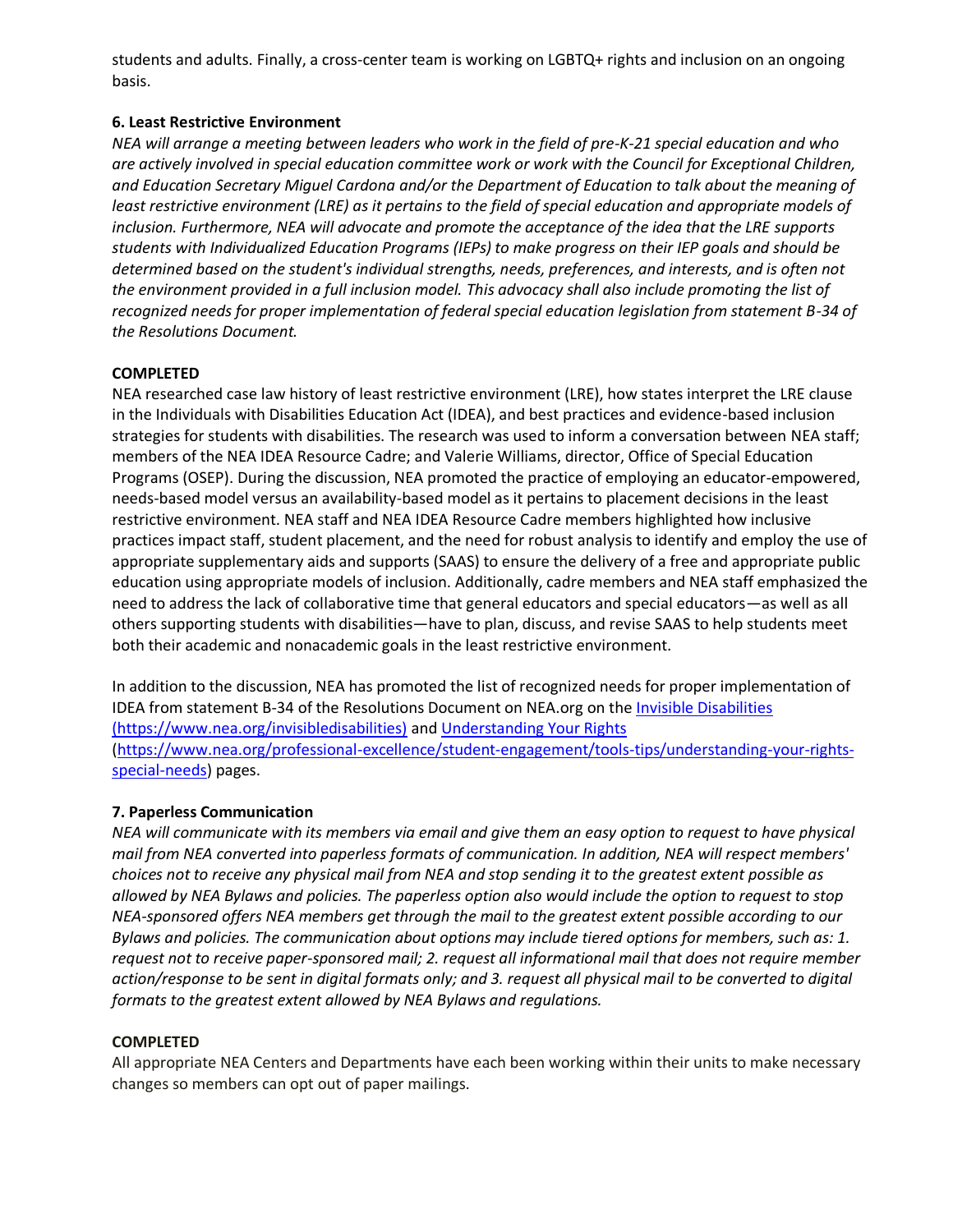### **9. Alternative Pathways to Graduation**

*NEA will conduct research and publish an article about alternative pathways to graduation for students who experience moderate-to-severe impacts as a result of their exceptionalities and who are in self-contained programs or special education classes for twenty-five percent (25%) or more of their school day. NEA will post this article on online platforms, publish in the NEA Today, and send it to all state affiliates to disseminate to their members. In addition, NEA will advocate for the creation of pathways to graduation for students who experience moderate-to-severe impacts from their exceptionalities by helping to set up meetings about this between its member leaders in the field of special education and the U.S. education secretary and/or the U.S. Department of Education and will support this effort in practical ways.*

## **IN PROGRESS [ESTIMATED COMPLETION: MAY 4, 2022]**

NEA conducted research, which included academic research, state documents, examination of state policies, and data related to increasing attainment of a regular diploma for students with the most significant disabilities. This information served as the foundation for an *NEA Today* article that will be emailed to state affiliates to disseminate to member leaders working in the field of special education and posted on the [Understanding Your Rights](https://www.nea.org/professional-excellence/student-engagement/tools-tips/understanding-your-rights-special-needs) (https://www.nea.org/professional-excellence/studentengagement/tools-tips/understanding-your-rights-special-needs) webpage. In the email to state affiliates, NEA will share the dedicated email address [IDEAinquiry@NEA.org](mailto:IDEAinquiry@NEA.org) to use as a communications channel between state member leaders and NEA to support affiliate efforts related to this issue.

## **11. Period Poverty**

*NEA will use online platforms in addition to the NEA Today to raise awareness about the impact of period poverty (the lack of access to menstrual supplies) on our students.* 

## **COMPLETED**

NEA has slated a School Me Podcast featuring the maker of this NBI for May 2022. In addition, NEA wrote an article on period poverty [\(https://www.nea.org/advocating-for-change/new-from-nea/growing](https://www.nea.org/advocating-for-change/new-from-nea/growing-awareness-period-poverty-schools)[awareness-period-poverty-schools\)](https://www.nea.org/advocating-for-change/new-from-nea/growing-awareness-period-poverty-schools) and disseminated the information via Twitter ( [https://twitter.com/NEAToday/status/1431352320856629256;](https://twitter.com/NEAToday/status/1431352320856629256) [https://twitter.com/NEAToday/status/1427794879372009472;](https://twitter.com/NEAToday/status/1427794879372009472) [https://twitter.com/NPR/status/1436907985016692740\)](https://twitter.com/NPR/status/1436907985016692740)

## **12. NEA Pre-Retired and NEA-Retired**

*NEA will publish a one-page advertisement in up to two issues of the print issue of NEA Today and/or to the appropriate online/mobile platform inviting members to join as Pre-Retired subscribers and providing the benefits of Active members joining as Pre-Retired subscribers. NEA will also similarly publish a one-page advertisement in up to two issues of the print issue of NEA Today and/or to the appropriate online/mobile platform inviting members to join as NEA-Retired members and providing the benefits of NEA-Retired membership.*

#### **COMPLETED**

NEA created a full-page pre-retired ad. It ran in January 2022 issue of *NEA Today* as well as in the NEA Today app. An ad promoting the benefits of Retired membership is being created and will run on the NEA website before June 30.

#### **15. Invisible Disabilities**

*NEA shall, using existing channels, including social media platforms, the NEA website, NEA Today, video and other media, publicize awareness, advocacy, accommodations, and support tools specifically for students and educators with invisible disabilities. This will be an ongoing effort, with NEA's social and print media platforms lifting up and celebrating individuals with invisible disabilities during Invisible Disabilities Week, October 17-23, 2021.*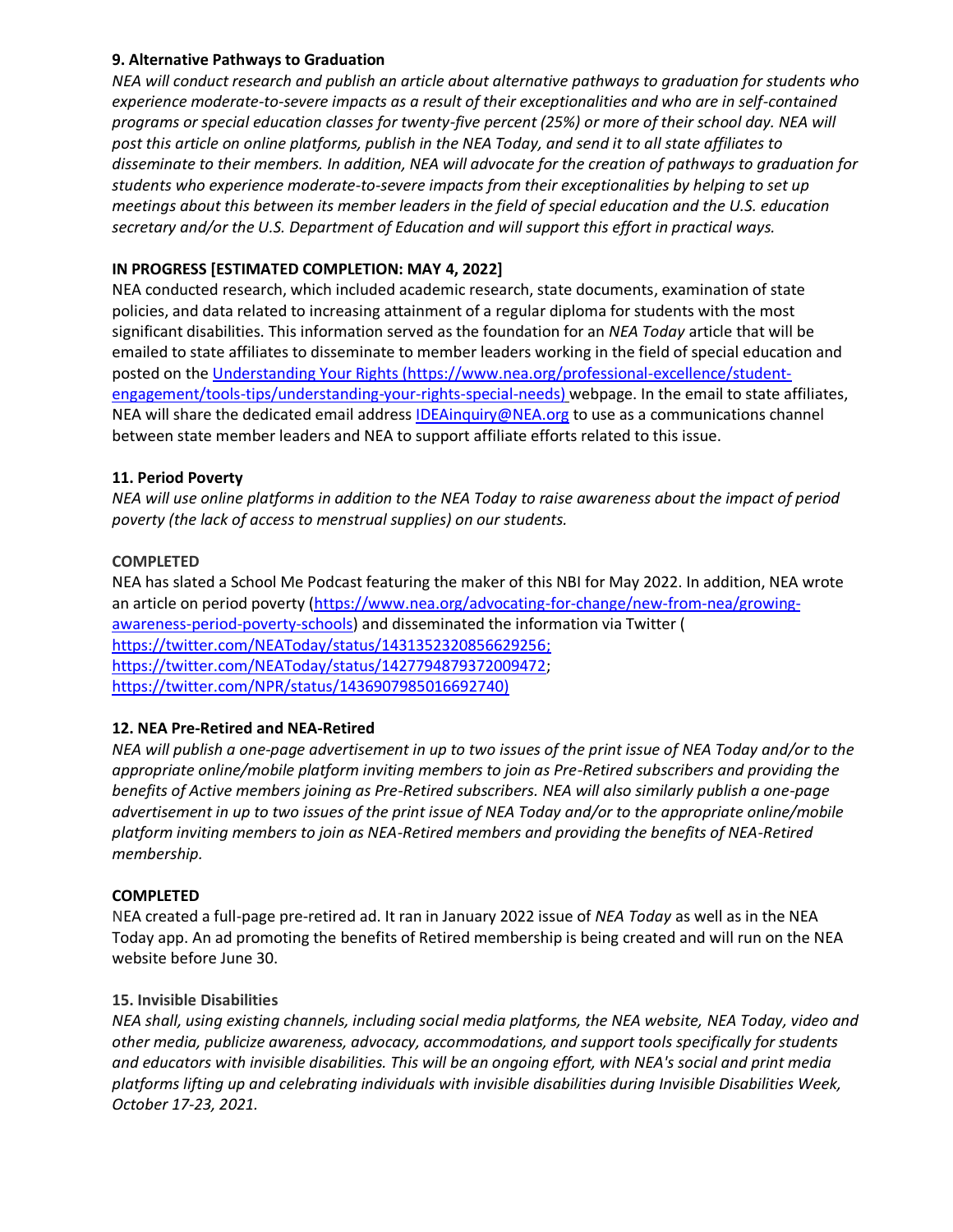### **COMPLETED**

At the start of Invisible Disabilities Week October 17, 2021), NEA sent a text to the EdPractice SMS list that reached 10,440 recipients. The response rate was 15.9 percent, and there were 541 clicks to the Invisible Disabilitie[s NEA.org](http://nea.org/) page. There were no trends in the responses, aside from recipients thanking us for the information.

*Text 1: Hey, Amy here! I have a question for you -- did you know it's Invisible Disabilities Week? YES or NO? If yes:*

*Great. FYI, Invisible Disabilities Week runs through 10/23. Here are some resources on how they affect students & educators alike:*

## *<http://lil.ms/b4z3>*

#### *If no or another response:*

*Invisible Disabilities Week is today through 10/23. Learn more about invisible disabilities, and how they affect educators and students alike:*

*<http://lil.ms/b4z3>*

The main [Invisible Disabilities page](https://www.nea.org/invisibledisabilities) [\(https://www.nea.org/invisibledisabilities\)](https://www.nea.org/invisibledisabilities) received 1,157 unique page views in the first two weeks since its launch. Visits are from Direct and Social. Direct includes the SMS text clicks. The embedded video has been played 213 times to date.

#### We also incorporated ID Week into Member Monday: [Traci Arway's page](https://www.nea.org/advocating-for-change/new-from-nea/traci-arway-invisible-disabilities)

[\(https://www.nea.org/advocating-for-change/new-from-nea/traci-arway-invisible-disabilities\)](https://www.nea.org/advocating-for-change/new-from-nea/traci-arway-invisible-disabilities) received 18 unique page views, mostly from social media. It was included in one [Twitter post.](https://twitter.com/NEAToday/status/1450183906704166914) Traci's Member Monday [Facebook post](https://www.facebook.com/neatoday/posts/197424579185907) had solid engagement, with 640 reactions, 18 comments, and 92 shares. Because we boosted the post, we were able to reach 24k,000 people. For context, the average unboosted post on our page reaches about 4,000 users. The best performing Tweet was the announcement of Invisible Disabilities [Week](https://twitter.com/NEAToday/status/1449833348008923141) which had 57 likes and 35 retweets. Our other tweets had an average of 10 likes and 5 retweets.

Below are the social posts from NEA: <https://www.facebook.com/181857644075934/posts/196705005924531> <https://www.facebook.com/neatoday/posts/197424579185907> <https://www.instagram.com/p/CVLV76QtS9Y/> <https://www.instagram.com/p/CVOGMH2sZzM/> <https://twitter.com/NEAToday/status/1449833348008923141> <https://twitter.com/NEAToday/status/1450520625198604293> <https://twitter.com/NEAToday/status/1450172650970652684> <https://twitter.com/NEAToday/status/1450183906704166914>

We partnered with Parents Together to bring this content and awareness of this topic to a wider audience. We reposted their content as well. They made the following posts to their website and social media properties, performance included:

**Parents together Q4K (Questions for Kids) about ID** Format: Instagram in-feed carousel LINK[: https://www.instagram.com/p/CVV4bOnJ8We/](https://www.instagram.com/p/CVV4bOnJ8We/) POSTED: 10/22/21 IMPRESSIONS: 16,415 LIKES: 403 SAVES: 275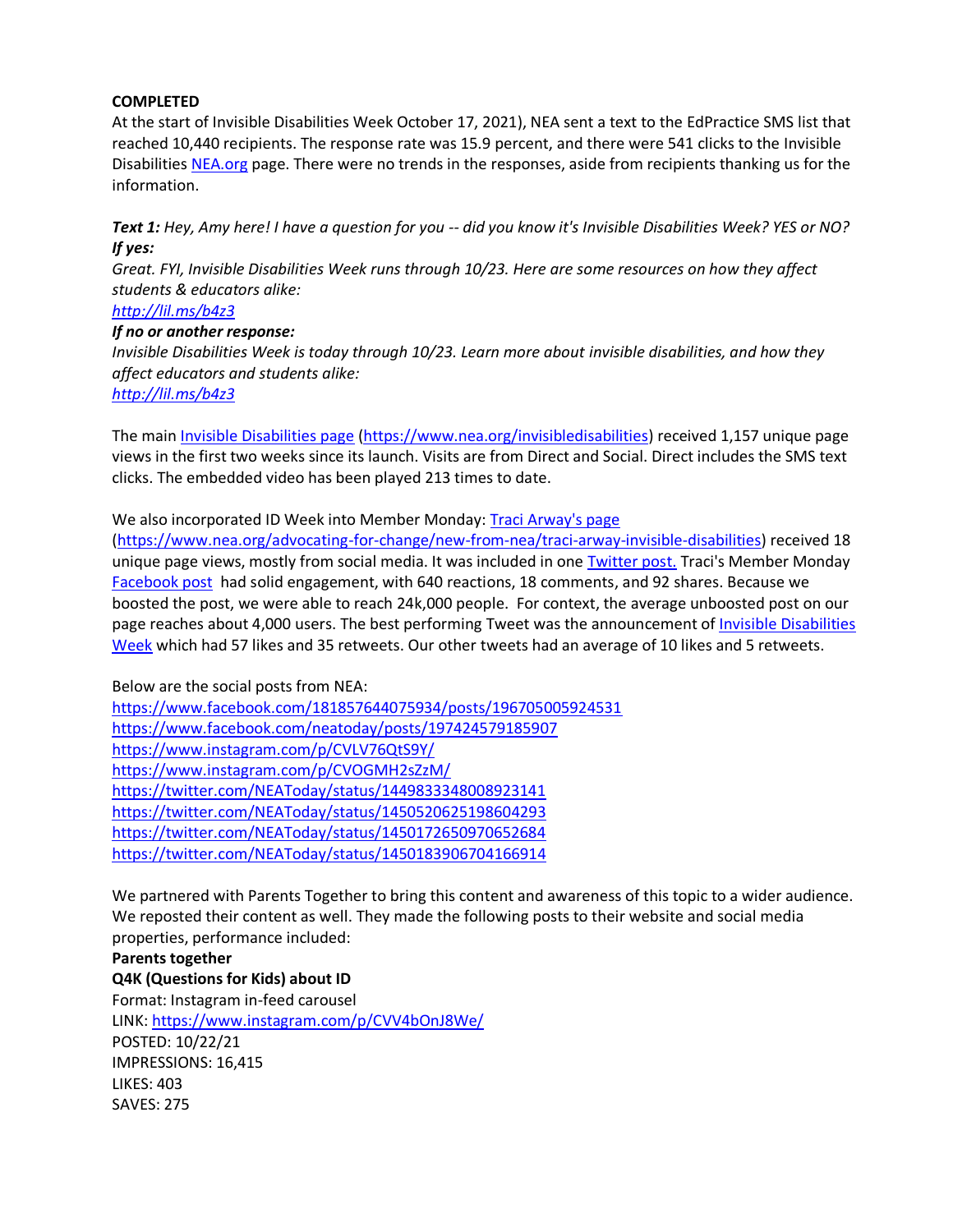SHARES: 19 **Awkward questions from kids - "Why do they get more time on their test?"** Format: Instagram Reel (video) LINK[: https://www.instagram.com/p/CVWarPzAr\\_0/](https://www.instagram.com/p/CVWarPzAr_0/) POSTED: 10/22/21 VIEWS: 7,111 LIKES: 163 SAVES: 34 **Script for explaining ID to kids** Format: Instagram in-feed carousel LINK[: https://www.instagram.com/p/CVRX60KrVgP/](https://www.instagram.com/p/CVRX60KrVgP/) POSTED: 10/20/21 IMPRESSIONS: 21,101 LIKES: 609 SAVES: 353 SHARES: 47 **Explaining Invisible Disabilities to Kids** Format: website article LINK[: https://parents-together.org/explaining-invisible-disabilities-to-kids/](https://parents-together.org/explaining-invisible-disabilities-to-kids/) POSTED: 10/18/21 VIEWS: 81 **How to advocate for your child with ID** Format: Instagram Reel (video) INSTAGRAM LINK[: https://www.instagram.com/reel/CVMHfr1A5tp/](https://www.instagram.com/reel/CVMHfr1A5tp/) POSTED: 10/18/21 VIEWS: 13.4k LIKES: 263 SAVES: 34 TIKTOK LINK: [https://www.tiktok.com/@parentstogether/video/7020821083632782597?is\\_copy\\_url=1&is\\_from\\_webap](https://www.tiktok.com/@parentstogether/video/7020821083632782597?is_copy_url=1&is_from_webapp=v1)  $p=v1$ POSTED: 10/19/21 VIEWS: 3931 LIKES: 433

#### **16. Pronunciation of Names**

*NEA shall use its existing media resources including NEA Today, NEAtoday.org, and NEA Today Express, in addition to its social media platforms, to publish and digitally publicize one or more articles that will explain the importance of names, and the need for correct pronunciation and spelling thereof. The articles will also delve into the cultural and historical importance of names and their ability to reflect cultural beliefs and familial transmittal of ancestral history. The Association shall also include in these publications various techniques to help educators learn the correct pronunciation and spelling of names.*

#### **COMPLETED**

NEA wrote an article on the importance of name pronunciation on [NEAToday.org:](http://neatoday.org/) [https://www.nea.org/advocating-for-change/new-from-nea/why-pronouncing-students-names-correctly](https://www.nea.org/advocating-for-change/new-from-nea/why-pronouncing-students-names-correctly-so-important)[so-important](https://www.nea.org/advocating-for-change/new-from-nea/why-pronouncing-students-names-correctly-so-important) The article has received 2,890 unique page views as of 12/8/21. This piece was promoted across Facebook, Twitter and Instagram: <https://www.facebook.com/181857644075934/posts/225739079687790> <https://www.facebook.com/112325855474892/posts/6814485728592171/>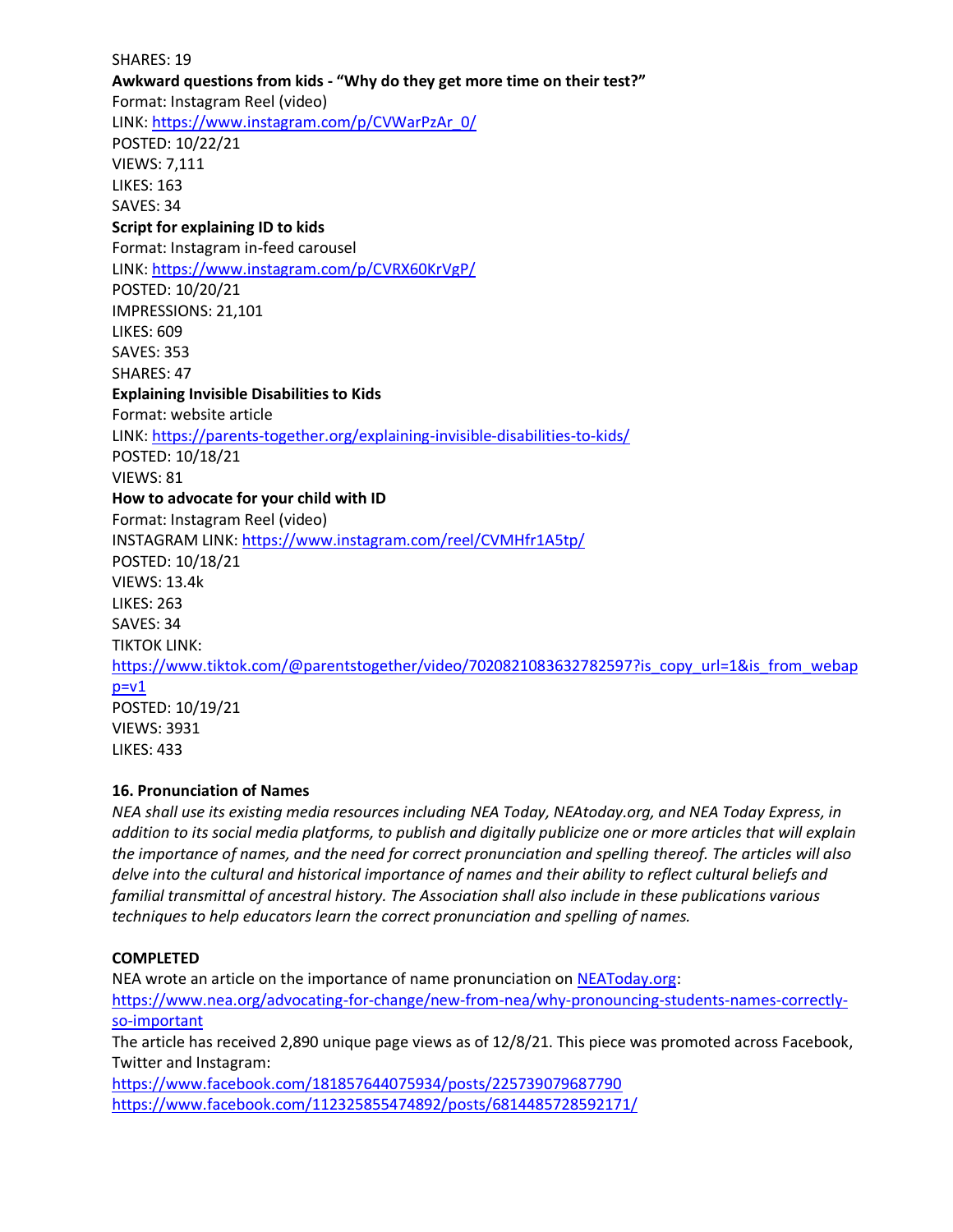<https://twitter.com/NEAToday/status/1466109094604034049> <https://twitter.com/edvotes/status/1467203302274355210> <https://www.instagram.com/p/CXMPSzMszGr/>

### **18. Decolonizing the Curriculum**

*NEA shall identify, compile, and share on NEA EdCommunities, existing "decolonizing the curriculum" resources to educators seeking to be anti-racist in their classrooms and use existing communications and social media to promote it through their affiliates so that rank and file educators can utilize the resources in the classrooms.*

### **COMPLETED**

NEA, via engagement through NEA EdJustice supported the October 14<sup>th</sup> Day of Action to uplift and make the case for Honest and Equitable Education. NEA sent correspondence to the full NEA EdJustice network (an online mailing list of 55,000 NEA members, digital and community activists, allies, etc.) supporting the teach-ins across the nation to decolonize the curriculum and teach Honesty in Education. The following resources related to the subject matter will be posted to NEA EdCommunities by the end of the fiscal year August 31, 2022.

Decolonizing the Curriculum <https://www.timeshighereducation.com/campus/decolonising-curriculum-how-do-i-get-started> Decolonizing the Classroom <https://ncte.org/blog/2019/04/decolonizing-the-classroom/> Decolonizing the Curriculum Resources <https://stockton.edu/diversity-inclusion/decolonizing-curriculum.html> Decolonizing Library https://www.zotero.org/groups/4119091/decolonizing curricular resources for native american and in digenous studies teaching and learning in new england/library Anti-Racist Teaching.Org <https://antiracistteaching.org/> How to Build an Anti-Racist Classroom <https://www.edutopia.org/blog/build-an-anti-racist-classroom-joshua-block> The ABCs of a Culturally Conscious Curriculum <https://medium.com/firecopy/the-abcs-of-a-culturally-conscious-curriculum-f5e0f32fe7ca> Book, Bell Hooks Teaching to Transgress <https://academictrap.files.wordpress.com/2015/03/bell-hooks-teaching-to-transgress.pdf>

Videos

Decolonizing Curriculum by Melz Owusu <https://www.youtube.com/watch?v=zeKHOTDwZxU> The Danger of a Single Story by Chimamanda Ngozi Adichie [https://www.ted.com/talks/chimamanda\\_ngozi\\_adichie\\_the\\_danger\\_of\\_a\\_single\\_story?language=en](https://www.ted.com/talks/chimamanda_ngozi_adichie_the_danger_of_a_single_story?language=en)

## **19. Individuals with Disabilities Education Act**

*NEA will advocate for Congress to fulfill its promise of forty percent (40%) funding of the Individuals with Disabilities Education Act (IDEA) by using existing communication channels to encourage members to contact their members of Congress. NEA will also highlight the findings of the University of California Los Angeles (UCLA) Civil Rights Project report, National Analysis Details Troubling Levels of Pre-existing Education Inequities for Students with Disabilities, in appropriate NEA communication vehicles.*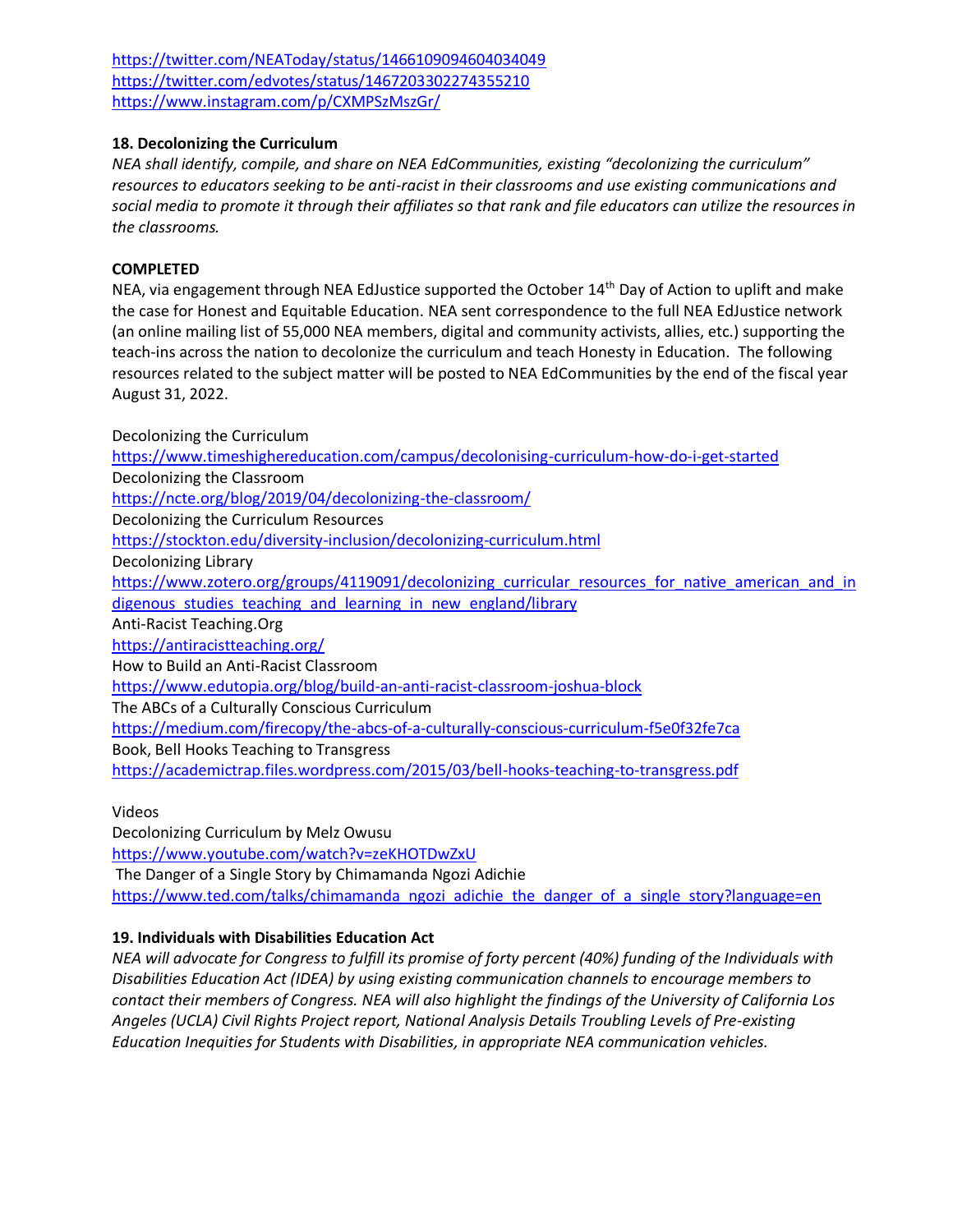#### **COMPLETED**

The NEA Legislative Program outlines NEA's advocacy for IDEA in the "High Quality Public Education" section, "IDEA Special Education" subsection. Our work is framed around the first priority listed: support for "the provision of appropriate educational opportunities within a full continuum of placement and service options for children with disabilities and sufficient resources to achieve these ends**,** with 100 percent federal funding for federally mandated educational services."

NEA maintains [a Special Education issue page](https://www.nea.org/resource-library/special-education) (https://www.nea.org/resource-library/special-education) in the Action Center with a current [action alert on IDEA](https://www.nea.org/advocating-for-change/action-center/take-action/fully-fund-idea-title-i) directing NEA members to ask their representatives in Congress to cosponsor and support the Keep Our PACT Act (S. 72/H.R. 764). This bill would create a mandatory 10-year path to fully funding Title I and IDEA. We have lobbied in support of the House funding bill that includes an increase of more than \$3 billion to IDEA for Fiscal Year 2022, which would be the largest single-year increase in decades.

NEA has also taken several actions to highlight the UCLA Civil Rights Project report, "[Disabling Inequity: The](https://www.civilrightsproject.ucla.edu/research/k-12-education/special-education/disabling-inequity-the-urgent-need-for-race-conscious-resource-remedies/final-Report-03-22-21-v5-corrected.pdf)  [Urgent Need for Race-Conscious Resource Remedies](https://www.civilrightsproject.ucla.edu/research/k-12-education/special-education/disabling-inequity-the-urgent-need-for-race-conscious-resource-remedies/final-Report-03-22-21-v5-corrected.pdf)," including facilitating meetings between United Teachers Los Angeles (UTLA), Civil Rights Project staff, and congressional authorizing committee staff. In addition, the UCLA report was entered into the record for the May 2021 House Subcommittee on Early Childhood, Elementary, and Secondary Education hearing entitled "[Addressing the Impact of COVID-19 on](https://www.youtube.com/watch?v=svLe9_gbTt8)  [Students with Disabilities](https://www.youtube.com/watch?v=svLe9_gbTt8)." We are working with UTLA and the American Federation of Teachers on a congressional briefing this fall to underscore the need for IDEA full funding.

#### **20. Anti-Harassment/Non-Discrimination Policy and Procedures**

*NEA will encourage state affiliates to use the National Education Association Standards of Conduct at NEA events and meetings and Member Anti-Harassment/Non-Discrimination Policy and Procedures as a model to develop a set of standards of conduct for events and meetings within their own affiliation spaces, virtual and in person, as well as establish a reporting and investigatory procedure to work towards the creation of a respectful climate that values all members and encourages full participation in the Association without fear, intimidation, retaliation, discrimination, or harassment.*

#### **COMPLETED**

NEA has developed a model Standards of Conduct for affiliates that includes the reporting and investigation procedure as called for in the NBI. That model has been distributed to both NCUEA and NCSEA and will be made available generally to affiliates later this spring.

#### **21. Stipend for Student Teachers**

*NEA shall write a letter to U.S. Department of Education Secretary Cardona requesting that a grant be created within the U.S. Department of Education budget to provide a livable stipend to all current student teachers to assist with college tuition, housing, transportation, and other necessities, beginning fall 2022.*

#### **COMPLETED**

The NEA president prepared a letter to Secretary Cardona in September 2021. The letter was sent to the Secretary and as this document went to print, NEA was awaiting a response.

#### **22. Access to Health Care**

*NEA shall advocate through existing publications and communications to members encouraging them to contact Congress for the need of equal access to health care services for all to minimize health disparities of educators, students and families in rural and/or multicultural areas.*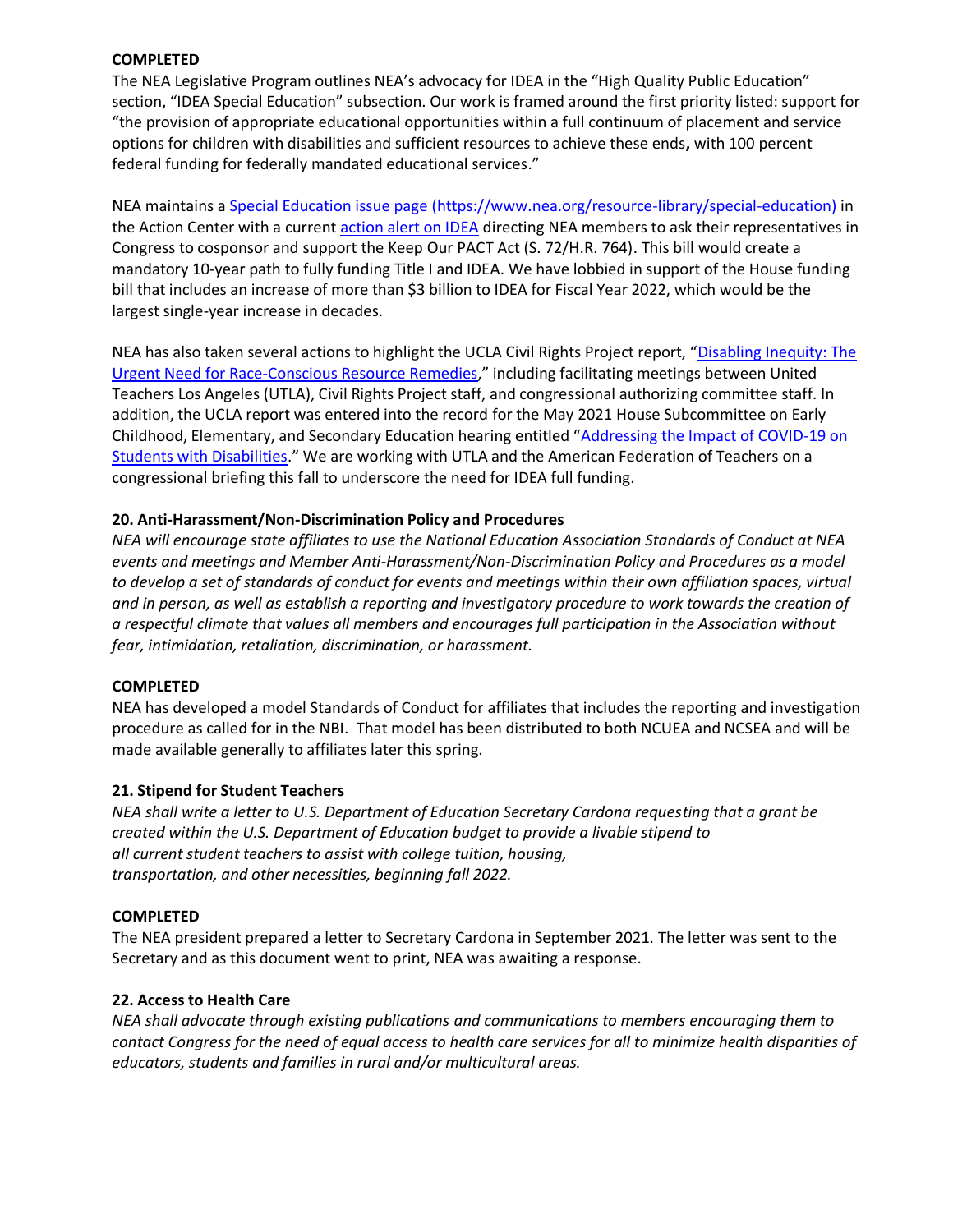#### **COMPLETED**

NEA has worked with our civil rights allies on closing the Medicaid coverage gap, and this work has continued with the current reconciliation package/Build Back Better Act (H.R. 5376), with the goal of expanding the program to the 12 states that have opted not to expand Medicaid. This would positively impact health care insurance coverage in communities of color. [An alert in the Action](https://www.nea.org/advocating-for-change/action-center/letters-testimony/vote-yes-build-back-better-act) Center [https://www.nea.org/advocating-for-change/action-center/letters-testimony/vote-yes-build-back-better](https://www.nea.org/advocating-for-change/action-center/letters-testimony/vote-yes-build-back-better-act)[act\)](https://www.nea.org/advocating-for-change/action-center/letters-testimony/vote-yes-build-back-better-act) urges members to contact their representatives in the House to support the Build Back Better Act, which includes provisions to close the Medicaid coverage gap for 4 million people; reduce health coverage premiums for 9 million people by closing the Medicaid gap; and lower the cost of some prescription drugs and reduce Part D co-payments for Medicare beneficiaries.

NEA has also supported the [Health Equity and Accountability Act](https://www.apiahf.org/focus/health-equity/heaa/) (H.R. 6637), which would take a number of steps to reduce disparities, including requiring more detailed reporting of demographic and health disparities data, directing the U.S. Department of Health and Human Services to support health care workforce diversity, and increasing access to culturally and linguistically appropriate health care. This legislation was last introduced in 2020; we are continuing to monitor its reintroduction, and as such, our work in this area is ongoing.

#### **23. Human Trafficking**

*NEA shall advocate for continued support through existing publications and communications with members, encouraging them to contact Congress for concerted efforts to resolve human trafficking of our students and address negative impacts on our students and school community, such as chronic safety issues, health issues, absenteeism, drop outs, and suicides.*

#### **COMPLETED**

NEA is endorsing the [Human Trafficking and Exploitation Prevention Act of 2021](https://www.murkowski.senate.gov/imo/media/doc/06.14.21%20-%20Final%20Human%20Trafficking%20and%20Exploitation%20Prevention%20Training%20Act%20of%202021-One%20Pager%20(1).pdf) (S. 2136), led by Senators Lisa Murkowski (R-AK) and Tina Smith (D-MN), and has posted an action alert in support of this legislation. The bill would provide grants to non-profit organizations and schools to develop and implement ageappropriate, culturally competent, and gender-responsive curriculum to help students, parents, and educators understand, recognize, prevent, and respond to signs of human trafficking, prioritizing geographic areas with the highest prevalence of trafficking. The bill has bipartisan cosponsors and is endorsed by groups including Afterschool Alliance, Alliance to End Slavery and Trafficking, Covenant House International, ECPAT-USA, National Center on Sexual Exploitation, National Crittenton, National Network for Youth (NN4Y), Rights4Girls, SchoolHouse Connection, Selah Way Foundation, Shared Hope International, and YMCA of the USA.

Pending introduction, we would examine possible endorsement of the Put Trafficking Victims First Act, led by Representatives. Karen Bass (D-CA) and Ann Wagner (R-MO), which would require the Department of Justice to work with federal entities and other stakeholders to establish a working group to improve collection and analysis of data on the incidence of trafficking; report on efforts to develop methodologies to determine its prevalence; and survey victims to improve services for them. Although the bill has been introduced in previous sessions of Congress, it is unclear if or when the sponsors will introduce it in this session.

In addition, given Representative Bass's co-chairmanship of the Congressional Caucus on Foster Youth and leadership on child welfare issues, NEA is in touch with her office to determine whether there are other efforts we can join.

#### **26. Health and Safety Toolkit**

*The NEA will create a toolkit for its members to conduct walk-throughs at their workplaces to record and report unhealthy and unsafe conditions, including but not limited to potential risks in indoor spaces (restrooms, libraries, locker rooms, classrooms, etc.) of poor ventilation, inadequate or ineffective air*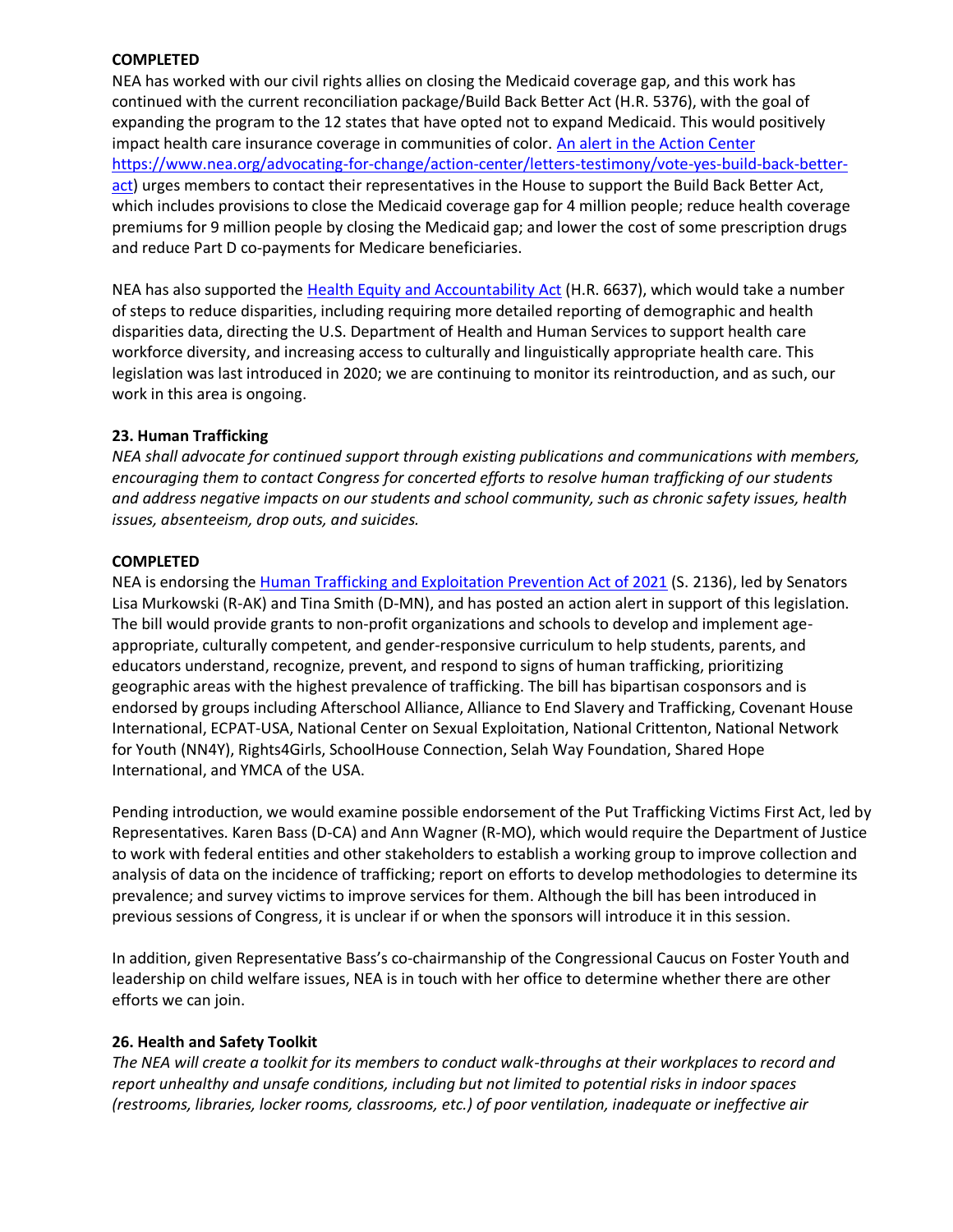*filtration systems and/or devices, shortages of PPE and safe cleaning supplies, presence of legacy toxins (i.e., PCBs in lighting ballasts, sealants and caulking, mercury in the classroom and gym floors, lead in drinking water and paint, asbestos and glass fibers particulates in HVAC system and acoustical ceiling tiles),*  rodents, insects, and other pests, excessive noise, air pollution, and other harmful and potentially harmful *working conditions.*

## **IN PROGRESS [ESTIMATED COMPLETION: MAY 31, 2022]**

NEA, in collaboration with an industrial hygienist on contract with the NEA, are finalizing a toolkit that addresses recording and reporting on unhealthy and unsafe conditions. The toolkit also includes information related to leadership competencies, collective bargaining, and identifying community allies.

## **32. Transgender and Transitioning Members**

*NEA shall create a training program within the UniServ department to train UniServ staff and Association representatives on how to support and effectively represent transgender and transitioning members.*

#### **COMPLETED BY SEPTEMBER 2022**

NEA completed three live, interactive trainings on *LGBTQ+ Foundations and Trans Advocacy* for members of NEA's UniServ Director Training Cadre. Materials for these were developed by two outside consultants. Further training for the entire UniServ Facilitator team will be done over three days in June at their annual planning meeting. Three live, online trainings for UniServ Directors from across the country will be completed during the last two weeks of June, and a two and a half day face to face training will be provided in September 2022 for UniServ Directors.

#### **35. Harassment and Discrimination Toolkit**

*NEA shall update the Harassment and Discrimination Toolkit (published 2014) to include a gender identity, gender expression, and sexual orientation category.*

#### **COMPLETED**

NEA has updated the Harassment and Discrimination Toolkit and shared it as a resource for affiliates and members. The updated Toolkit will be available soon on appropriate NEA media properties.

#### **37. Armenian Genocide**

*NEA shall use existing digital and print media to promote teaching about the Armenian genocide by writing an article about the history of the Armenian genocide, including Americans' assistance of genocide victims and orphans through the Near East Relief. This article shall contain teaching resources from the Armenian National Committee of America-Western Region (ANCA-WR) Education Committee [\(www.ancawr-ed.org\)](http://www.ancawr-ed.org/)*.

#### **COMPLETED**

NEA wrote an article and published in online on April 24, Armenian Genocide Remembrance Day [\(https://www.nea.org/advocating-for-change/new-from-nea/teaching-students-about-armenian](https://www.nea.org/advocating-for-change/new-from-nea/teaching-students-about-armenian-genocide)[genocide](https://www.nea.org/advocating-for-change/new-from-nea/teaching-students-about-armenian-genocide)). Excerpts of this online article will also appear in the April issue of *NEA Today*.

#### **38. Immigration**

*The NEA will publicize via appropriate social media a call to end Title 42, the Trump-era racist policy of turning away immigrants at the southern border and forcing family separations. NEA will further publicize via appropriate social media a call for the shutdown of all child detention centers and support granting refugee status, as well as an increased number of work and family visas, to immigrant children and their families.*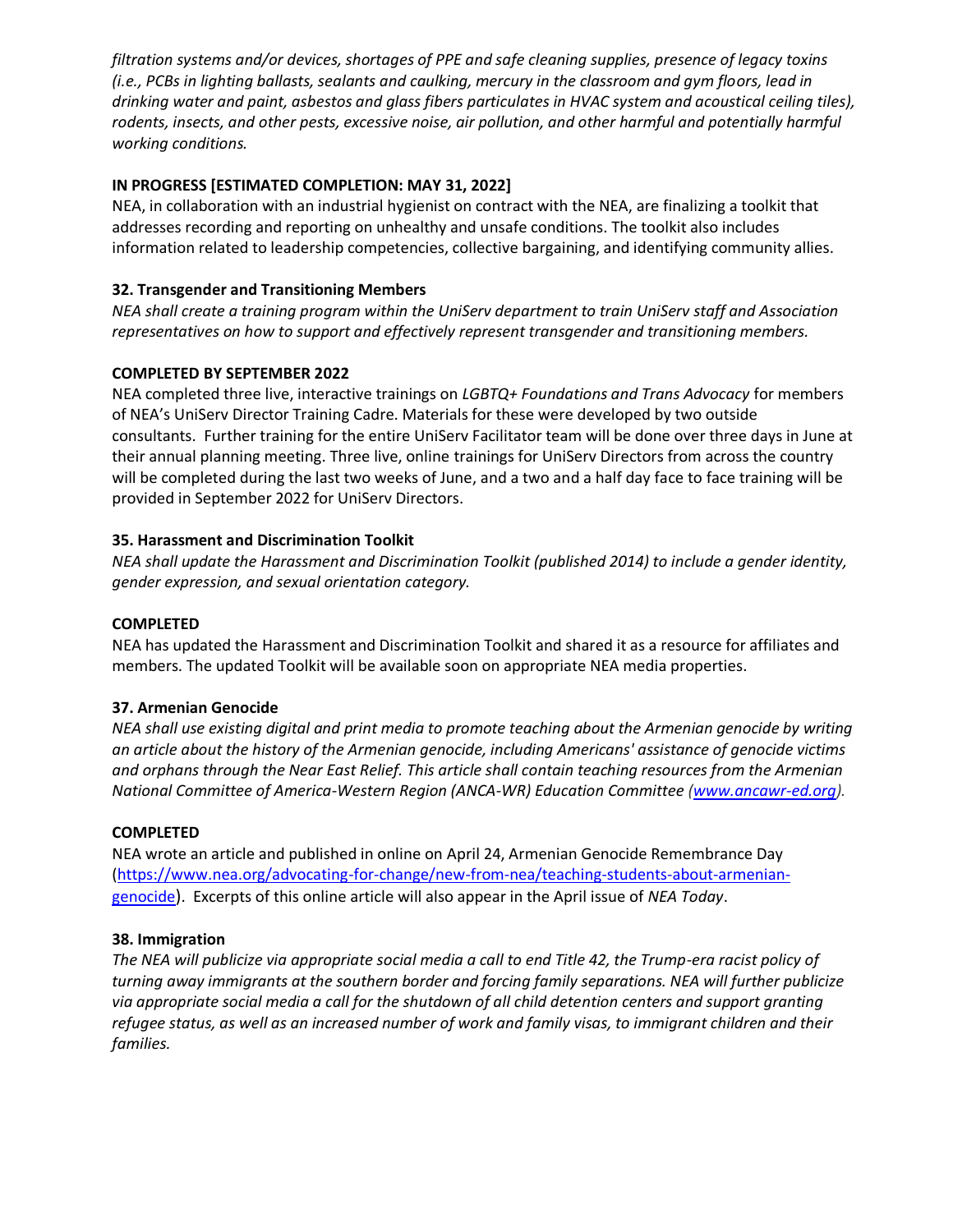### **COMPLETED**

NEA sent correspondence to the full NEA EdJustice network (an online mailing list of 55,000 NEA members, digital and community activists, allies, etc.) urging that network to take action on the Build Back Better Act. The [NEA EdJustice communications on Build Back Better](https://view.email.nea.org/?qs=913b7196046b4f9d612bafe8f8babc452e068d0c5556457c83ca3a2889ba4ba52c5d9540348dc5aed44ef7d3bd666739602f351ebdcc00d1ce6c831b5be927095c937897cb26d8daf45730b1068d87c0f263ddf11b5d4813) included support for the immigration provisions of the bill. The message included a Call to Action urging Congress to pass this important legislation.

On September 22<sup>nd</sup> 2022, NEA held a [Zoom webinar for immigration activists](https://view.email.nea.org/?qs=c60e297868ac09e4a8c31525b3d8565991741278359e61f74b493059afedffe8491b0a7ac6fd7265ffa771759b2c09fc7a07ebaf962a39a73b1e5f5d1bf9c193af42b5ec100dbd09074720bef825a1ce) to update them on the latest federal and state actions surrounding immigration and discussed how to engage lawmakers to ensure permanent protections and provide a pathway to citizenship. NEA also sent a [letter to Congress on April 5,](https://www.nea.org/advocating-for-change/action-center/letters-testimony/repeal-title-42-and-restore-asylum-border)  [2022](https://www.nea.org/advocating-for-change/action-center/letters-testimony/repeal-title-42-and-restore-asylum-border) asking they repeal Title 42 and restore asylum at the border.

## **39. Honesty in Education**

*The NEA will, with guidance on implementation from the NEA president and chairs of the Ethnic Minority Affairs Caucuses:*

*A. Share and publicize, through existing channels, information already available on critical race theory (CRT) -- what it is and what it is not; have a team of staffers for members who want to learn more and fight back against anti-CRT rhetoric; and share information with other NEA members as well as their community members.*

*B. Provide an already-created, in-depth, study that critiques empire, white supremacy, anti-Blackness, anti-Indigeneity, racism, patriarchy, cisheteropatriarchy, capitalism, ableism, anthropocentrism, and other forms of power and oppression at the intersections of our society, and that we oppose attempts to ban critical race theory and/or The 1619 Project.*

*C. Publicly (through existing media) convey its support for the accurate and honest teaching of social studies topics, including truthful and age-appropriate accountings of unpleasant aspects of American history, such as slavery, and the oppression and discrimination of Indigenous, Black, Brown, and other peoples of color, as well as the continued impact this history has on our current society. The Association will further convey that in teaching these topics, it is reasonable and appropriate for curriculum to be informed by academic frameworks for understanding and interpreting the impact of the past on current society, including critical race theory.*

*D. Join with Black Lives Matter at School and the Zinn Education Project to call for a rally this year on October 14—George Floyd's birthday—as a national day of action to teach lessons about structural racism and oppression. Followed by one day of action that recognize and honor lives taken such as Breonna Taylor, Philando Castile, and others. The National Education Association shall publicize these National Days of Action to all its members, including in NEA Today.*

*E. Conduct a virtual listening tour that will educate members on the tools and resources needed to defend honesty in education including but not limited to tools like CRT.*

*F. Commit President Becky Pringle to make public statements across all lines of media that support racial honesty in education including but not limited to critical race theory.*

#### **COMPLETED**

NEA and We Make the Future, a strategic advocacy communications and coalition-building partner, completed an extensive research project resulting in the [Freedom To Learn: Demanding Accurate, Honest](https://www.wemakethefuture.us/resources-docs/freedom-to-learn-messaging-guide)  [and Fully Funded Public Education](https://www.wemakethefuture.us/resources-docs/freedom-to-learn-messaging-guide) messaging guide and [Freedom to Learn Digital Toolkit.](https://docs.google.com/document/d/1TpCMLLpaqa-LT5tq4M1oe_CriKR2VtfR-ZGoTv08MuY/edit) The digital toolkit includes sample social media posts and sample creative (memes, GIFS, and short video, sample language for forms and petitions) that can be branded as useful by NEA, activists, and partners.

NEA, via engagement through NEA EdJustice, supported the October 14, 2021 Day of Action. NEA sent correspondence to the full NEA EdJustice network (an online mailing list of 55,000 NEA members, digital and community activists, allies, etc.) supporting the teach-ins to decolonize the curriculum.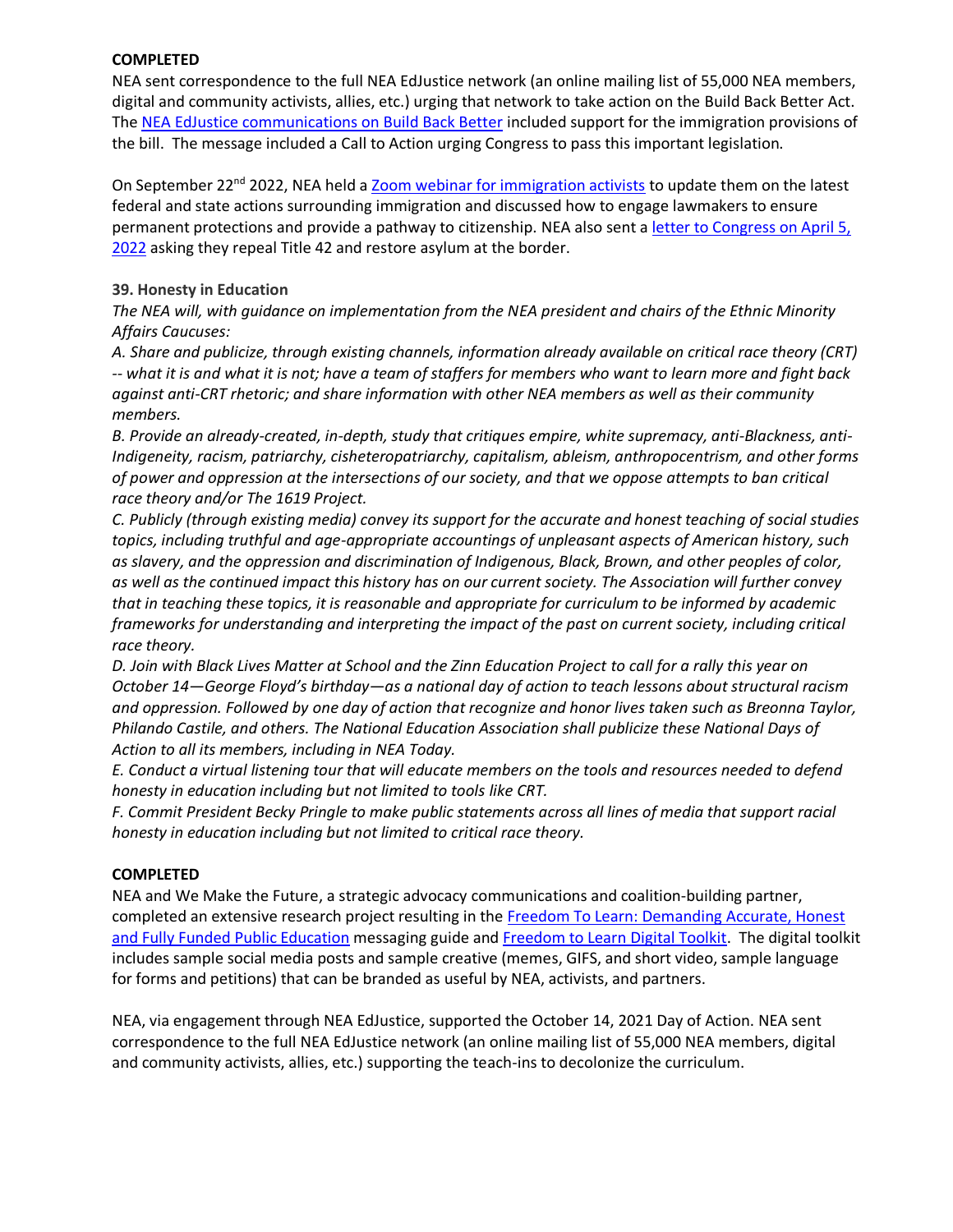As part of our ongoing advocacy work to uplift Honesty in Education, NEA has updated the NEA EdJustice [Honesty in Education page](https://neaedjustice.org/honesty-in-education/) [\(https://neaedjustice.org/honesty-in-education/\)](https://neaedjustice.org/honesty-in-education/) with new resources for students, educators, and activists.

Lawmakers and policy makers across our country, in yet another attempt to divide Americans along partisan and racial lines, are pushing legislation that seeks to stifle discussions on racism, sexism and inequity in public school classrooms. NEA EdJustice has posted state-specific Know Your Rights guidance for [educators at](state-specific%20Know%20Your%20Rights%20guidance%20for%20educators%20at) https://neaedjustice.org/know-your-rights-guides/.

NEA developed national overviews of the anti-honesty in education measures for the NEA and EdJustice sites, recorded a podcast on those issues, provided Know Your Rights training during the October 14, 2021 Day of Action, and provided additional Know Your Rights training during the first week of November with the Zinn project. NEA also has worked to assist affiliates in defending educators targeted for inclusive education and held professional development sessions for lawyers to promote and strengthen such representation. In addition, NEA has developed state specific guidance for all states with anti-honesty in education measures and guidance for state affiliates facing such measures in the upcoming litigation sessions. NEA also continues to work with allied organizations seeking to mount affirmative challenges to the new spate of censorship laws.

## NEA has develope[d a sample resolution](https://neaedjustice.org/wp-content/uploads/2021/10/2021.10.1-Model-School-Bd-Reso-Template.docx) [\(https://neaedjustice.org/wp-content/uploads/2021/10/2021.10.1-](https://neaedjustice.org/wp-content/uploads/2021/10/2021.10.1-Model-School-Bd-Reso-Template.docx) [Model-School-Bd-Reso-Template.docx\)](https://neaedjustice.org/wp-content/uploads/2021/10/2021.10.1-Model-School-Bd-Reso-Template.docx) and [guidance](https://neaedjustice.org/wp-content/uploads/2021/10/Model-SB-Resolution.10.2021.Guidance-for-Engagement.docx) (https://neaedjustice.org/wp-

content/uploads/2021/10/Model-SB-Resolution.10.2021.Guidance-for-Engagement.docx) for community engagement that can be used as a template for local school districts to create their own school board resolution. The model resolution contains a commitment to affirming inclusion of all students, respect for educators as professionals, and support for a proven, research-based culturally-responsive education.

NEA engaged NEA EdJustice activists in a survey asking about their own experiences with the attacks on honest and accurate teaching and learning through inclusive curriculum and diverse books; and how those attacks have impacted their schools, students, and teaching. Finally, NEA developed and distributed a [legislative memo for NEA state affiliates on countering legislative attacks on Honesty in Education.](https://neahq-my.sharepoint.com/personal/sreddy_nea_org/_layouts/15/onedrive.aspx?id=%2Fpersonal%2Fsreddy%5Fnea%5Forg%2FDocuments%2FMicrosoft%20Teams%20Chat%20Files%2F2022%2E3%2E8%20Advocating%20for%20Freedom%20to%20Learn%20%2D%20Countering%20Legislative%20Attacks%20%2Epdf&parent=%2Fpersonal%2Fsreddy%5Fnea%5Forg%2FDocuments%2FMicrosoft%20Teams%20Chat%20Files&ga=1)

## **40. HBCUs**

*NEA will collect an inventory on land-grant institutions and develop a report on the disparities in funding, along with the current funding models among historically Black colleges and universities (HBCUs) and predominantly White institutions (PWIs). Additionally, NEA will use the data uncovered in this research to develop a public awareness and organizing campaign to pressure states to match the federal dollars HBCU's receive as a part of the Morrill Act.*

## **IN PROGRESS [ESTIMATED COMPLETION: JUNE 30, 2022]**

The NEA Center for Education Policy and Implementation (EPIC) released two reports about land-grant universities, both of which focused on the distinctions between HBCU and non-HBCU land grants. The second report concentrates specifically on funding models and disparities. The reports have been posted on NEA.org and can be found at [nea.org/resource-library/land-grant-university-research.](https://www.nea.org/resource-library/land-grant-university-research) They will also be lifted via NEA social media properties before the 2022 Representative Assembly. Reports have been shared with state affiliates for incorporation into their advocacy work.

#### **Reports on Representative Assembly Referrals**

## **41. State Legislation Awareness Campaign**

*NEA will work with its partners and affiliates to raise money for and create an awareness campaign to address the recent wave of state legislation that prohibits educators and courses from including certain*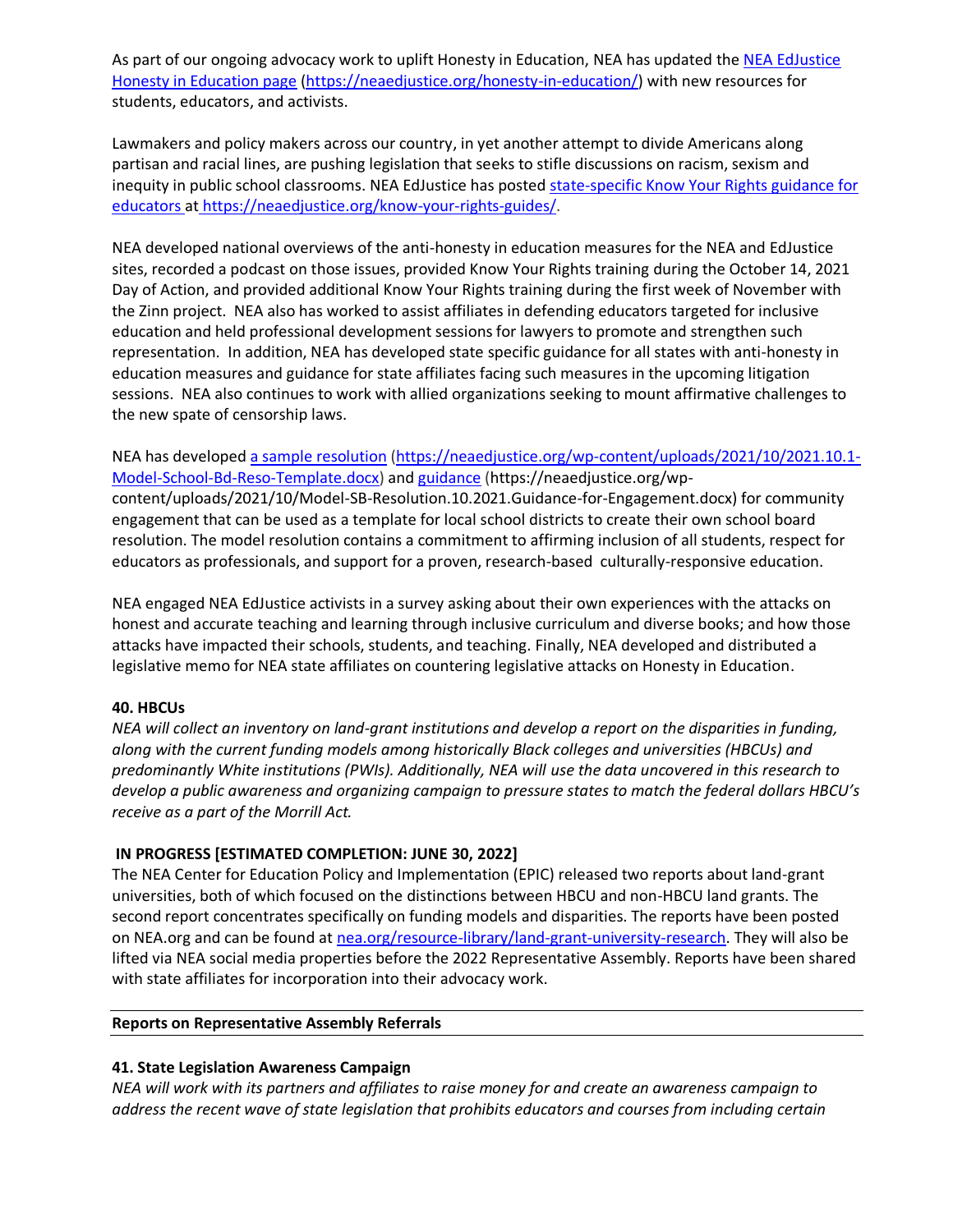*concepts and facts because, according to the lawmakers sponsoring this legislation, they have the potential to make some people uncomfortable. As a part of this awareness campaign, NEA will work with coalition partners to raise funds to create a variety of public messages and will reach out to its members and wellrecognized actors, musicians, and sports figures to solicit their input and help. This campaign will focus on the importance of teaching our students to be able to evaluate the influence of the intersections of identity, including but not limited to, exceptionality, ability, gender, gender identity, sexual orientation, age, race, ethnicity, religion, and socio-economic status, based on the experiences of peoples, groups, and events.*

#### **COMPLETED**

NEA and We Make the Future, a strategic advocacy communications and coalition-building partner, completed an extensive research project resulting in the [Freedom To Learn: Demanding Accurate, Honest](https://www.wemakethefuture.us/resources-docs/freedom-to-learn-messaging-guide)  [and Fully Funded Public Education](https://www.wemakethefuture.us/resources-docs/freedom-to-learn-messaging-guide) messaging guide and [Freedom to Learn Digital Toolkit.](https://docs.google.com/document/d/1TpCMLLpaqa-LT5tq4M1oe_CriKR2VtfR-ZGoTv08MuY/edit) The digital toolkit includes sample social media posts and sample creative (memes, GIFS, and short video, sample language for forms and petitions) that can be branded as useful by NEA, activists, and partners.

NEA, via engagement through NEA EdJustice, supported the October 14, 2021 Day of Action. NEA sent correspondence to the full NEA EdJustice network (an online mailing list of 55,000 NEA members, digital and community activists, allies, etc.) supporting the teach-ins to decolonize the curriculum.

As part of our ongoing advocacy work to uplift Honesty in Education, NEA has updated the NEA EdJustice [Honesty in Education page](https://neaedjustice.org/honesty-in-education/) [\(https://neaedjustice.org/honesty-in-education/\)](https://neaedjustice.org/honesty-in-education/) with new resources for students, educators, and activists.

Lawmakers and policy makers across our country, in yet another attempt to divide Americans along partisan and racial lines, are pushing legislation that seeks to stifle discussions on racism, sexism and inequity in public school classrooms. NEA EdJustice has posted state-specific Know Your Rights guidance for [educators at](state-specific%20Know%20Your%20Rights%20guidance%20for%20educators%20at) https://neaedjustice.org/know-your-rights-guides/. NEA endorsed Rep. Jamaal Bowman's African American History Act to support the truth-telling of American history. The bill authorizes \$10 million over five years for the National Museum of African American History and Culture to support African American history education programs that are voluntarily available for students, parents, and educators.

In January and February 2022, NEA launched a national ad campaign on social media to build awareness and engagement on Black Lives Matter at School, specifically focused on accurate and honest education and the freedom to learn. [NEA2201 | Black Lives Matter at School | Blueprint Interactive.](https://clients.blueprintinteractive.com/ads/nea2201) On March 24, 2022, NEA conducted a webinar for state affiliate staff to discuss strategies and hear from state staff on their ground efforts to fight attacks on Honesty in Education and Freedom to Learn in state legislatures.

NEA has develope[d a sample resolution](https://neaedjustice.org/wp-content/uploads/2021/10/2021.10.1-Model-School-Bd-Reso-Template.docx) [\(https://neaedjustice.org/wp-content/uploads/2021/10/2021.10.1-](https://neaedjustice.org/wp-content/uploads/2021/10/2021.10.1-Model-School-Bd-Reso-Template.docx) [Model-School-Bd-Reso-Template.docx\)](https://neaedjustice.org/wp-content/uploads/2021/10/2021.10.1-Model-School-Bd-Reso-Template.docx) and [guidance](https://neaedjustice.org/wp-content/uploads/2021/10/Model-SB-Resolution.10.2021.Guidance-for-Engagement.docx) (https://neaedjustice.org/wpcontent/uploads/2021/10/Model-SB-Resolution.10.2021.Guidance-for-Engagement.docx) for community engagement that can be used as a template for local school districts to create their own school board resolution. The model resolution contains a commitment to affirming inclusion of all students, respect for educators as professionals, and support for a proven, research-based culturally-responsive education.

NEA engaged NEA EdJustice activists in a survey asking about their own experiences with the attacks on honest and accurate teaching and learning through inclusive curriculum and diverse books; and how those attacks have impacted their schools, students, and teaching. Finally, NEA developed and distributed a [legislative memo for NEA state affiliates on countering legislative attacks on Honesty in Education.](https://neahq-my.sharepoint.com/personal/sreddy_nea_org/_layouts/15/onedrive.aspx?id=%2Fpersonal%2Fsreddy%5Fnea%5Forg%2FDocuments%2FMicrosoft%20Teams%20Chat%20Files%2F2022%2E3%2E8%20Advocating%20for%20Freedom%20to%20Learn%20%2D%20Countering%20Legislative%20Attacks%20%2Epdf&parent=%2Fpersonal%2Fsreddy%5Fnea%5Forg%2FDocuments%2FMicrosoft%20Teams%20Chat%20Files&ga=1)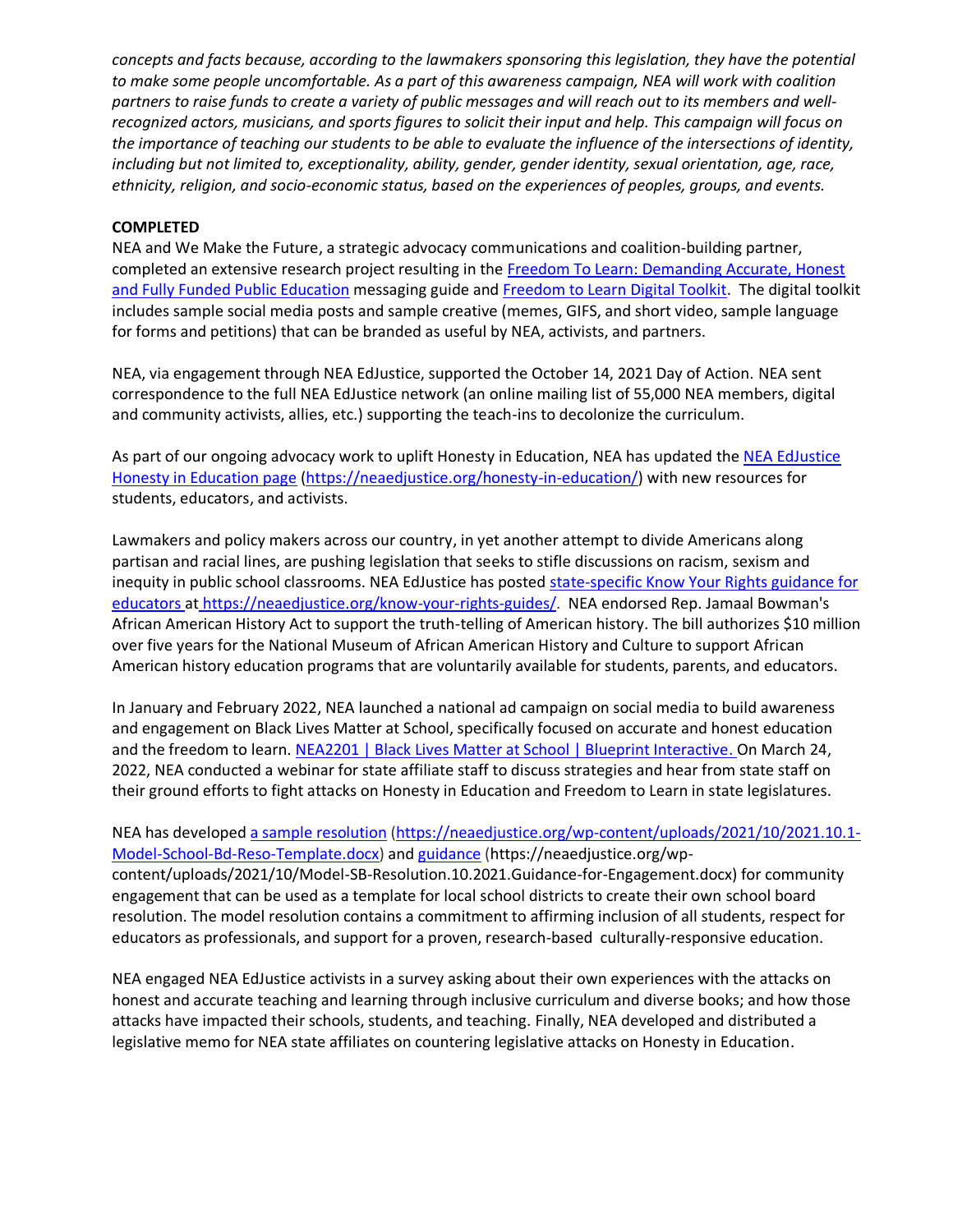### **42. Holocaust and Genocide Education**

*NEA will use existing means to urge state and local affiliates to encourage their states to require Holocaust and genocide education in all K-12 and higher education public institutions.*

### **COMPLETED**

NEA drafted a memo for state providing resources to support state and local efforts to require Holocaust and genocide education. These resources include sample bills from other states and sample curriculum and professional development from partners. The memo urges state and local affiliates to encourage their states to require Holocaust and genocide education in all K-12 and higher education public institutions. The memo will be sent during the Spring of 2022.

## **43. Opportunity Audit Toolkit**

*Using existing staff and resources, the NEA will highlight affiliates that have used NEA's Opportunity Audit Toolkit, along with what indicators, other than test scores, they have secured to measure equity.*

## **IN PROGRESS [ESTIMATED COMPLETION: MAY 31, 2022]**

NEA emailed a survey about the Opportunity Audit to past participants from the Educator Voice Academies and 50/50 grantees. Survey results are currently being summarized and will be available on an information sheet.

## **44. Amazon Workers**

*NEA will encourage state and local affiliates to support efforts to unionize Amazon workers and use existing means and communication tools to publicly communicate that support. NEA will provide an article that indicates why unions are important, especially today.*

## **COMPLETED**

NEA promoted the support of unionizing Amazon workers through the Association of Research and Bargaining Professionals, the state affiliate collective bargaining coordinator network. This information was also shared with NEA regional field staff, UniServ Managers, and UniServ staff. NEA also published an article on the ["5 Reasons Unions Matter"](https://www.nea.org/advocating-for-change/new-from-nea/5-reasons-unions-matter) on it social media platform. The article focuses on how unions are more important than ever in ensuring safe and healthy workplaces, fair pay and health care for all workers. Five of our members were interviewed on why they believe that unions matter.

## **45. Genocide Femicide and Ethnic Cleansing**

*NEA shall explore the development of continuing professional development programs concerning genocide, femicide, and ethnic cleansing. NEA shall use existing resources where possible, but will also reach out to U.S.-based, non-governmental organizations for expertise and possible partnerships as appropriate. NEA will strive to offer the first programs no later than May 2022.*

## **COMPLETED**

NEA publishe[d links to educator resources](https://www.nea.org/professional-excellence/student-engagement/tools-tips/education-peace-learn-history-and-how-foster) [\(https://www.nea.org/professional-excellence/student](https://www.nea.org/professional-excellence/student-engagement/tools-tips/education-peace-learn-history-and-how-foster)[engagement/tools-tips/education-peace-learn-history-and-how-foster\)](https://www.nea.org/professional-excellence/student-engagement/tools-tips/education-peace-learn-history-and-how-foster) concerning *genocide, femicide, and ethnic cleansing on [nea.org](https://www.nea.org/professional-excellence/student-engagement/tools-tips/education-peace-learn-history-and-how-foster)*.

#### **46. State Mandated Boards**

*NEA shall call upon all governors and state legislative leaders to fully staff all state boards, panels, committees, councils, and other legally mandated bodies. NEA shall encourage the appointment of educators to vacancies on these bodies when educators meet the eligibility requirements. NEA will also call for these bodies to be allowed to function both freely and fully.*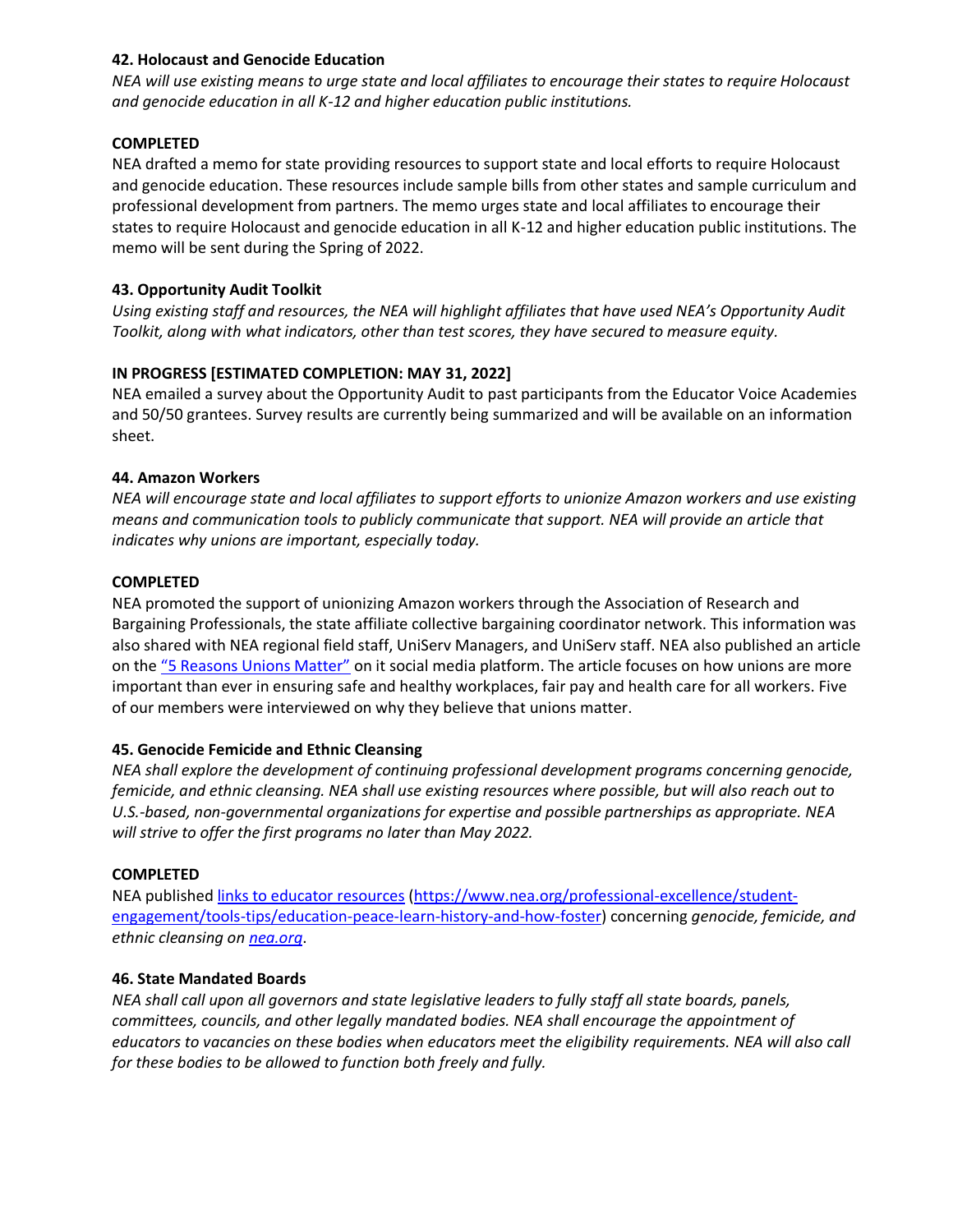The NEA Executive Committee decided that NEA would take no action on this NBI, as it falls outside the planned work within the Strategic Plan and Budget approved by the 2021 Representative Assembly. The Executive Committee believes that a blanket approach to all governors and state legislative leaders will not advance the strategic goals of this NBI. An overly broad appeal risks confusing or obscuring affiliate policy and appointment priorities to elected officials.

## **48. Fathers and Father Figures**

*NEA will, in accordance with Resolution C-26 (Family Stability for Children), pursue strategies to publicize the importance of fathers and father figures in the positive social-emotional development and greater academic success for students. Beginning in the fall of 2021, using existing communication resources, NEA will publicize the positive impact fathers and father figures have for students. NEA will publicize the following issues, demonstrating that the presence of a father or father figure during a child's life increases the likelihood of positive social-emotional development and academic success of students:*

- *1. Less poverty*
- *2. Higher graduation rates*
- *3. Lower rates of incarceration*
- *4. Fewer teen pregnancies*
- *5. Fewer suicides*
- *6. Lower rates of drug and alcohol abuse*

## **COMPLETED**

NEA has written an article in accordance with this NBI that will be available later than April 2022 on NEA.org/NEAToday

#### **49. Environmental Pollution**

*The NEA will convene a task force to collect and analyze data and metrics about environmental pollution and its impact on America's students and educational communities. This report will be presented to the NEA Board of Directors and used to deliberate about the creation of a research-based NEA policy statement on environmental equity.*

*Data collection will include, but is not limited to, the following:*

*1. Data outlining the impact of environmental pollution on students in impoverished communities and/or Indigenous communities of color.*

*2. Data outlining the long-term health conditions suffered by communities impacted by environmental pollution (i.e., Flint, Michigan).*

*3. Data outlining the dollars spent on special education programs and supports for students who have been impacted as a result of environmental pollution.*

*4. A comparative analysis of impacted communities and neighboring non-impacted affluent communities in the same geographic region.*

Aspects of this NBI are incorporated in the proposed 2022-23 Strategic Plan and Budget. During the upcoming budget year, NEA will partner with allied organizations to review and analyze research on issues related to climate and environmental justice and its impact on our members, schools and communities. A report on these findings will be shared broadly.

#### **51. Palestinian Children and Families**

*NEA will:*

*1. Use existing digital communication tools to educate members and the general public about the history, culture, and struggles of Palestinians, including the detention and abuse of children in the Occupied Palestinian Territory.*

*2. Use existing digital communication to publish an article in NEA Today recognizing the work done by our members fighting for the rights of Palestinian children and families.*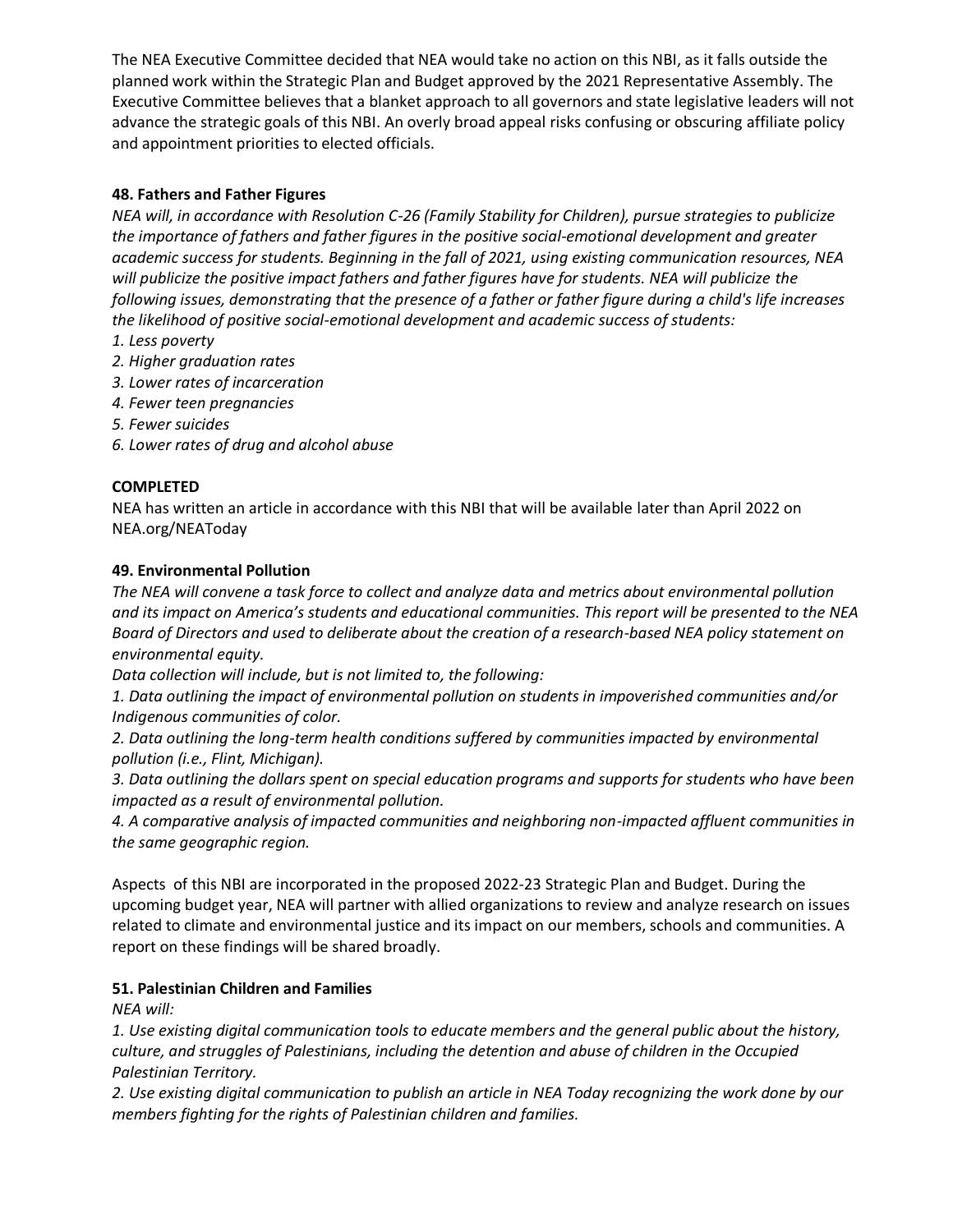*3. Publicly advocate for Palestinian children to have access to a quality education while supporting their right to a safe and just future in accordance with the United Nations Convention on the Rights of the Child and other international standards.*

*4. Highlight the need for state and local affiliates to honor and protect the rights of members advocating for Palestinian human rights.*

The NEA Executive Committee decided that NEA would take no additional action on this item beyond the Education International statement referenced below. However, the NEA Executive Committee will continue to discuss these issues and foster conversations throughout the year.

Over the years, NEA's delegates have adopted resolutions affirming NEA's deep belief in human and civil rights for all (Resolution I-12), in education for all children, and in instructing students on the atrocities of the Holocaust (Resolution B-62) and genocide (B-61) in order to prevent such atrocities from ever recurring. NEA's Legislative Program also voices NEA's support of legislation that forbids using funds appropriated to any nation to assist or support the detention, interrogation, abuse, or ill-treatment of children in violation of international humanitarian law.

The NEA delegation at the 7th World Congress voted to support the Education International (EI) Statement on Israel and Palestine. The statement was carefully worded and negotiated, including NEA's input. NEA supports EI's efforts in supporting its member organizations in Israel and Palestine as they defend human and workers' rights and promote dialogue involving civil society as the path to ensure progress and alleviate the suffering of people. (https://www.ei-ie.org/en/item/21664:statement-by-7th-world-congress-on-israeland-palestine and https://www.ei-ie.org/en/item/24969:israel-and-palestine-education-international-callsfor-immediate-action-to-ensure-lasting-peace)

#### **52. WIDA standards**

*NEA will provide ongoing and updated information through existing communication channels about the new WIDA standards (formerly known as World-Class Instructional Design and Assessment standards) so all education professionals will have access to updated information in participating states.*

#### **COMPLETED**

NEA continues to support English language proficiency assessments such as WIDA to measure the extent to which English language learner (ELL) students can meet the language demands of the state academic standards (what public school students are expected to learn in reading, math, and other subjects in each grade) to identify where they are in their language learning and what they need instructionally to move their learning forward. In partnership with WETA (who hosts Colorin Colorado's website), members currently have access to resources related to the new WIDA standards to ensure updated information in participating states. In addition, NEA provides blended learning courses that support teachers of ELL students through the intentional design, creation, and evaluation of assessment tools for classroom use so that results best reflect ELLs' content knowledge, as well as their language ability. This work will continue under the NEA Strategic Plan and Budget.

## **53. Virtual Professional Development**

*NEA will support affiliates in promoting NEA, state, and local affiliate-created virtual professional development workshops, webinars, micro-credentials, and/or blended learning classes by creating a webinar and template for training that could be made available at member convenings.*

#### **COMPLETED**

All of NEA's professional learning offerings are available to any affiliate that wants to use them with their members, either through participating in a national cohort or bringing the training to their own state or local affiliate. Offerings are regularly shared with NEA affiliate leadership. Affiliates are also developing their own trainings. For example, Oregon EA developed a course specifically focused on supporting higher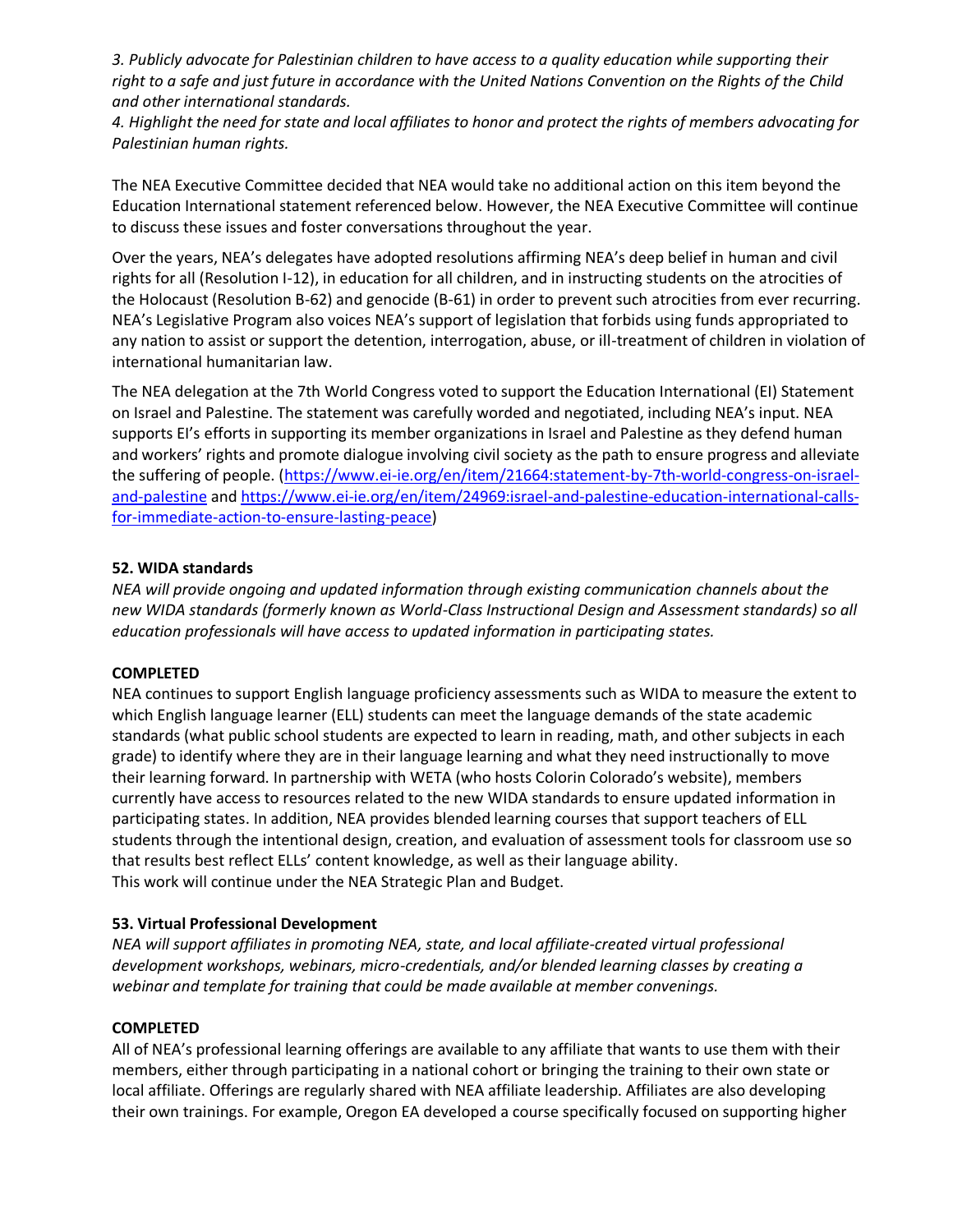ed members with online teaching. NEA adapted that training to make it available to a larger audience on the NEA platform. In addition, NEA has provided many offerings for Oregon EA's LMS system including, but not limited to, multiple courses about distance learning. All of NEA's offerings have been created by members, for members and are facilitated by members. Templates are available for various modes of potential training – webinar templates, blended learning course templates, as well as micro-credential templates. Affiliates are able to take these materials and templates and adapt content for their own purpose. This work will continue under the NEA Strategic Plan and Budget.

## **54. RA Locations**

*The National Education Association from this point forward will no longer hold its Representative Assemblies or any of its national conferences in any state that openly supports voter suppression, including states that revoke voting rights for people who are convicted of felonies who have completed their sentence.*

The NEA Executive Committee decided that NEA would take no action on this NBI, as it would constitute a boycott of certain cities. The 2022 Representative Assembly was relocated from Dallas to Chicago due to concerns over COVID and the safety of delegates and staff.

## **55. Strength-Based Labels**

*NEA will promote the use of strength-based labels and titles rather than deficit-based labels in existing communication channels, by publicizing that school-ascribed designations in reading and language can reinforce negative self-concepts and the perception that students cannot achieve.*

## **IN PROGRESS [ESTIMATED COMPLETION: AUGUST 31, 2022]**

NEA will draft and post an article to NEA.org by August 31 that suggests the use of strength-based labels and titles and offers alternatives to existing deficit-based schools. This resource can be used by members and local and state affiliates to further promote the use of strength-based labels.

## **56. NEA Department of Health and Safety**

*The NEA will determine the cost of a Department of Health and Safety within the organization, including hiring a director/administrator with a strong background in public health and/or occupational health and both policy and environmental/industrial hygiene technical experts as staff. The duties of this department will include such tasks as:*

*- establishing contacts with relevant federal agencies (especially Occupational Safety and Health Administration (OSHA), National Institute for Occupational Safety and Health (NIOSH), Environmental Protection Agency (EPA), Centers for Disease Control and Prevention (CDC));*

*- maintaining relationships with key allies, such as 21st Century Foundation, American Public Health Association (APHA), and other environmental organizations;*

- *- coordinating within NEA to monitor, lobby, and advocate for federal legislative and regulatory policy;*
- *- crafting model legislative and regulatory policies for state affiliates;*
- *- organizing and supporting effective district-wide and school health and safety committees;*
- *- assisting state affiliates and union locals to evaluate and resolve health and safety problems;*

*- assisting with or conducting education and training programs for state affiliates, union locals, and health and safety representatives, committees, officers, and staff;*

*- participating in legal cases involving health and safety to assist state affiliates and union locals;*

*- advocating for better health, safety, and environmental regulations, standards, and laws to protect our members, students, the public and our communities;*

*- assisting as needed with negotiations to strengthen health and safety language in collective bargaining agreements;*

*- assisting with health and safety issues associated with organizing new union locals.*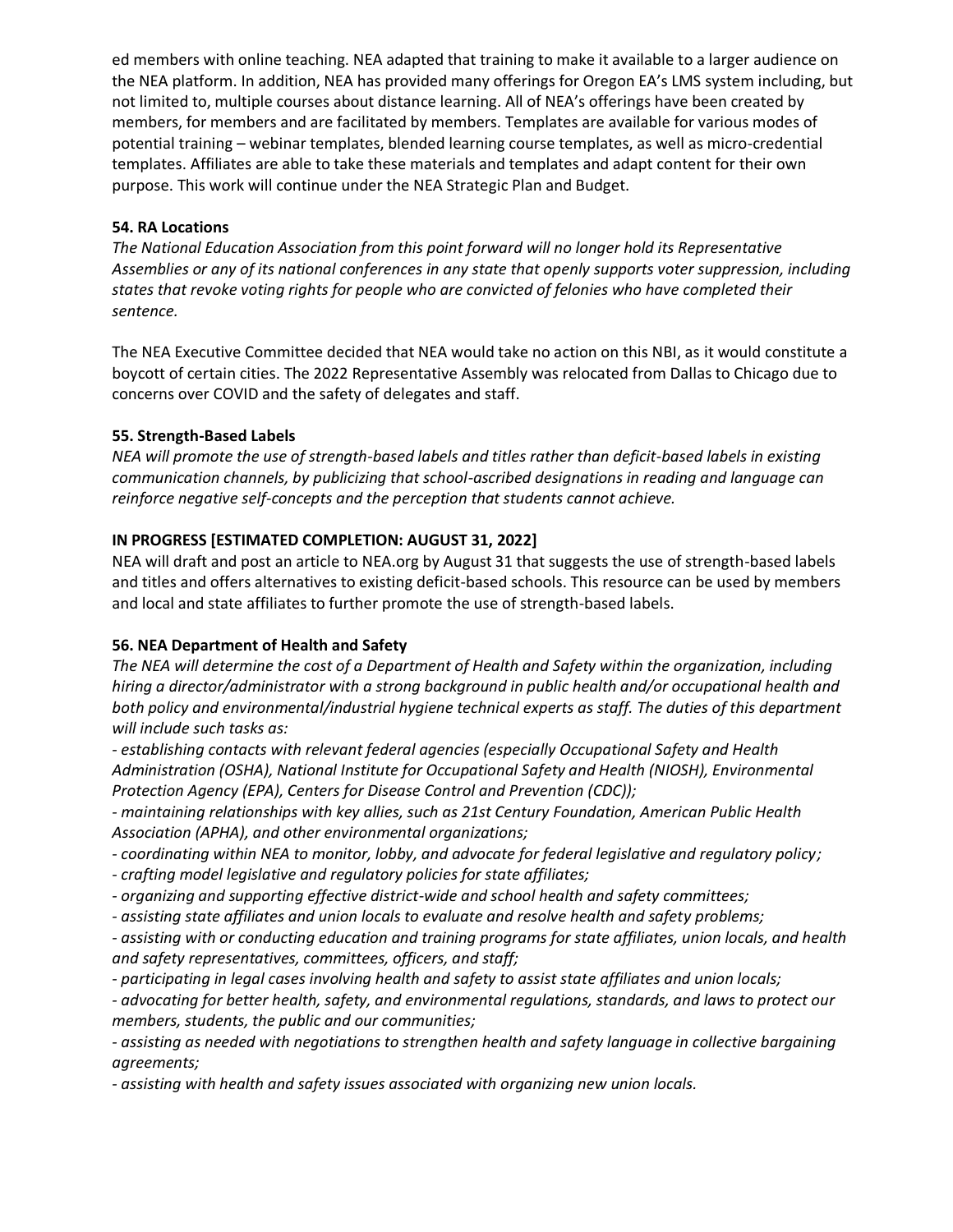*This budget proposal will be presented to the NEA Strategic Planning and Budget Committee for consideration and a report will be made to the 2022 NEA Representative Assembly.*

The NEA Executive Committee decided that NEA would not implement this NBI. The Executive Director is currently assessing structure, capacity, and alignment of the organization, which includes the ongoing and enhanced support of the existing, organization-wide Health and Safety cross-center team.

#### **57. Minimum Recess Period**

*The NEA president will write a letter to U.S. Secretary of Education Cardona encouraging the U.S. Department of Education to adopt a national recommendation of a minimum 30-minute recess period for grades pre-K-6.*

#### **COMPLETED**

NEA drafted a letter on behalf of NEA President Becky Pringle on a national recommendation for a minimum 30-minute recess period. The letter was received by Education Secretary Miguel Cardona's office on March 31, 2022.

#### **58. Greenwood and Beyond**

*NEA will generate a "Greenwood and Beyond" initiative. The goal is to make sure all students learn what happened not just in Tulsa, but in several Black townships during "The Red Summer" of 1921. Furthermore, NEA will work with historians and educators to create an online resource database that will store curriculum for "Greenwood and Beyond." This database will provide educators with information that can be used to educate students in the factual account of what happened during that period.*

#### **IN PROGRESS [COMPLETED BY AUGUST 31, 2022]**

NEA continues to investigate the best medium for posting content related to this NBI and placement for the online database/repository. If content can be accessed broadly via EdCommunities, NEA will continue to publish and promote links to existing resources from various organizations including: The U.S. Holocaust Memorial Museum, The University of Southern California's Shoah Foundation, The National Council for Social Studies, Zinn Project, Learning for Justice, The National Museum of African American History and Culture, among others on NEA media platforms including NEA EdJustice [\(www.NEAEdJustice.org\)](http://www.neaedjustice.org/), NEA EdCommunities and other creative platforms.

#### **59. Environmental Requirements for Charter Schools**

*NEA shall use existing resources to advocate that charter schools adhere to the same stringent environmental requirements followed by traditional public schools prior to building any new campus to avoid a charter school from being built on toxic grounds. This includes proper review of potential land and thorough clean-up involving a state environmental agency. No charter school should be allowed building plans without approval by said state agency. Lastly, no charter school shall be allowed for their building plans to fall under a waiver or ministerial project (exemption). All building projects involving charter schools must adhere to strict building codes overseen by a public agency that will look out for the best interests of students, staff, and community members. This is for the purpose of preventing charter schools from being built on toxic sites.*

#### **IN PROGRESS [COMPLETED BY AUGUST 31, 2022]**

NEA is working on a letter with a check list to be shared with affiliates that can be used to determine whether charter schools' environmental requirements for siting new buildings is aligned with the requirements for public schools.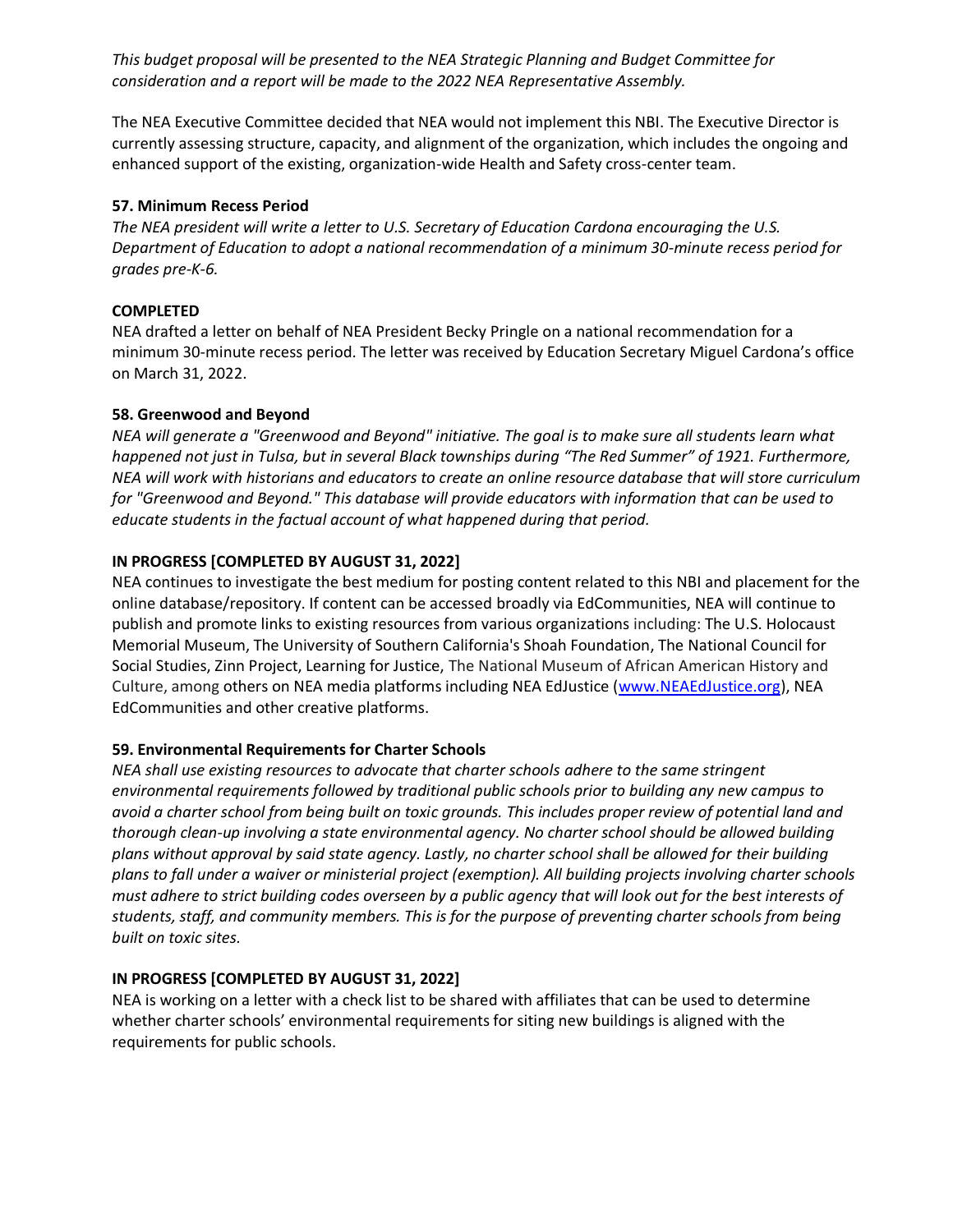### **61. Suicide Alertness**

*NEA will fund training materials and space for two half-day safeTALK (suicide alertness) classes for up to 30 delegates per class at an RA event in 2022.*

### **WITHDRAWN**

The NBI has been withdrawn by the maker in compliance with COVID safety protocols.

## **62. Working Parents and Child Care**

*NEA will:*

*• Build coalitions and partnerships with organizations to demand contractual protections for working mothers and parents;*

*• Draft model contract language to build access to worksite childcare for infant, toddler, and pre-kindergarten children and flexibility for workplaces that enables working caregivers to meet their family's needs that adequately meet the financial and developmental needs of our community's youngest members;*

*• Demand employer-sponsored childcare and subsidized discount agreements with local non-profit and home-based providers;*

*• Build coalitions with the child care provider industry like the Child Care Providers Union to support a fair and living wage for child care providers;*

*• Develop a comprehensive plan to provide a pathway to continue with existing programs into early education centers and transitional kindergarten programs;*

*• Publish articles through its appropriate media properties about how NEA is elevating the demand to improve work conditions that support working families by providing convenient, reliable, and high-quality worksite childcare;*

*• Publish articles detailing the cost savings related to onsite childcare; and how it can be used to build capacity within the educator pipeline to recruit and retain talent for the education field that may want to start a family or plan one in the future; foster lower absenteeism; help mothers return to work after maternity leave; reduce turnover; create good morale; and offer emotional security for parents;*

*• Push out culturally relevant message as outreach with the above-mentioned topics out to community-run news outlets, ethnic media outlets in most common languages spoken at homes: Spanish, Mandarin, Cantonese, Tagalog, Vietnamese, Arabic, French, Korean, Russian, German, Haitian Creole, Hindi, and Portuguese when possible in sound and print. When possible, use contracted services of women-owned small businesses and minority-owned businesses for in-language communications, interpretation, and translation services;*

*• Have an email and/or develop a hashtag to collect the progress stories and data points across the nation to continue the momentum to make worksite childcare a reality.*

## **COMPLETED**

NEA identified potential already-existing contract and policy language as well as resources related to worksite child care and workplace flexibility. We have conducted outreach to state collective bargaining coordinators to seek out examples of existing local contract language or locals engaged in—or planning to engage in—bargaining/advocacy over the issue, and outreach to the American Federation of State, County, and Municipal Employees (AFSCME) and Family Values @ Work to inquire about the Labor Project for Working Families.

In addition, NEA will be represented on the Board of the Commission on Professional Excellence in Early Childhood. This national commission is made up of organizations that represent early childhood educators. Its mission is to implement a comprehensive vision for the early childhood education profession that ensures early childhood educators are fairly compensated, operate with professional autonomy, and are valued and supported in their workplace. NEA staff also continue to advocate for the passage of the American Families Plan Act and the Build Back Better Act.